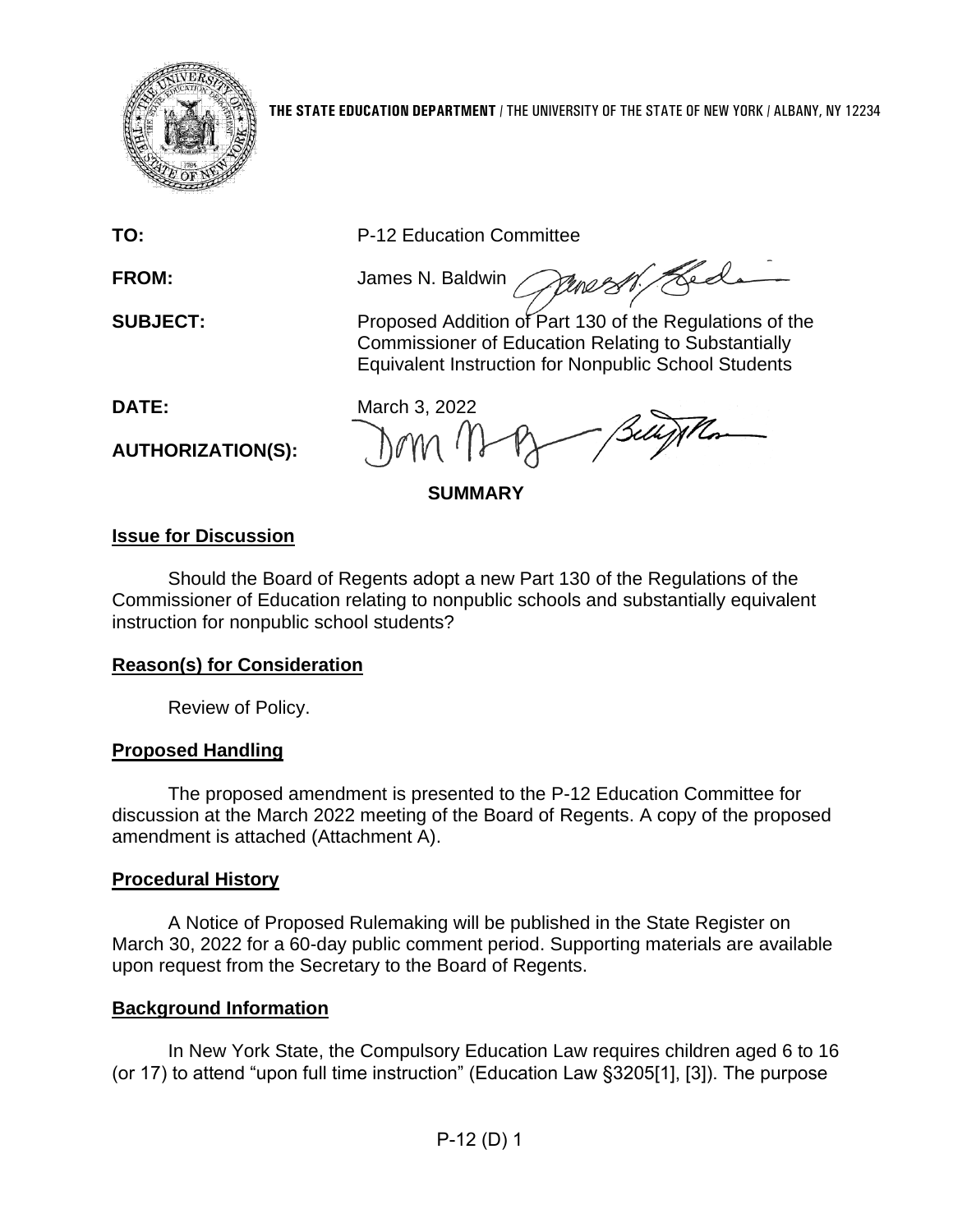of the Compulsory Education Law is to ensure that children receive instruction that will prepare them for their place in society.

Since 1895, the Compulsory Education Law has required that, if a child of compulsory attendance age "attend[s] upon instruction elsewhere than at a public school, such instruction shall be at least substantially equivalent to the instruction given to children of like age at the public school of the city or district in which such child resides." (Education Law of 1894, ch. 671, §3). Despite various statutory amendments and reenactments, today, the substantial equivalency requirement has remained largely unchanged. Education Law §3204(2) currently provides that "Instruction given to a minor elsewhere than at a public school shall be at least substantially equivalent to the instruction given to minors of like age and attainments at the public schools of the city or district where the minor resides."

Likewise, Education Law §3210(2) provides that a student who attends "elsewhere than at a public school . . . shall attend for at least as many hours, and within the hours specified therefor." This provision allows for attendance "for a shorter school day or for a shorter school year or for both," so long as the "school authorities" deem the instruction provided "as being substantially equivalent in amount and quality to that required by the provisions of [the Compulsory Education Law]." As noted above, substantial equivalence is determined by reference to the instruction "given to the children of like age at the public school of the city or district in which such child resides" (Education Law §§3210[2]); 3204[2]). The Education Law defines "school authorities" as the board of education or corresponding officers of a school district. (Education Law §2[12]). The Department has published guidance on this requirement for decades, which was neither controversial nor challenged.

In 2015, parents, former students, and former teachers filed a complaint against the New York City Department of Education ("NYCDOE"), asserting that certain religious schools provided only limited secular education that did not meet the "substantial equivalence" standard mandated by state law. They also alleged that the schools failed to provide sufficient instruction in core content areas. Thereafter, NYCDOE commenced an investigation. The Department subsequently received inquiries and questions from both local school authorities (LSAs) and nonpublic schools relating to the Department's guidance on substantial equivalence.

At the December 2015 Board of Regents meeting, Department staff provided the P-12 Education Committee with an overview of nonpublic schools in New York State. This overview included a discussion of the constitutional right of parents to send their students to nonpublic schools, the Compulsory Education Law, and the obligation of LSAs to ensure that students in nonpublic schools receive substantially equivalent instruction. In April 2016, the State's Enacted Budget included funding for the creation of a new State Office of Religious and Independent Schools ("SORIS") within the Department, which would be responsible for providing guidance and assistance to the nonpublic school community. Based on the events described above and the volume of questions from the field, the Commissioner directed SORIS to review [existing guidance](https://www.p12.nysed.gov/nonpub/guidelinesequivofinstruction.html)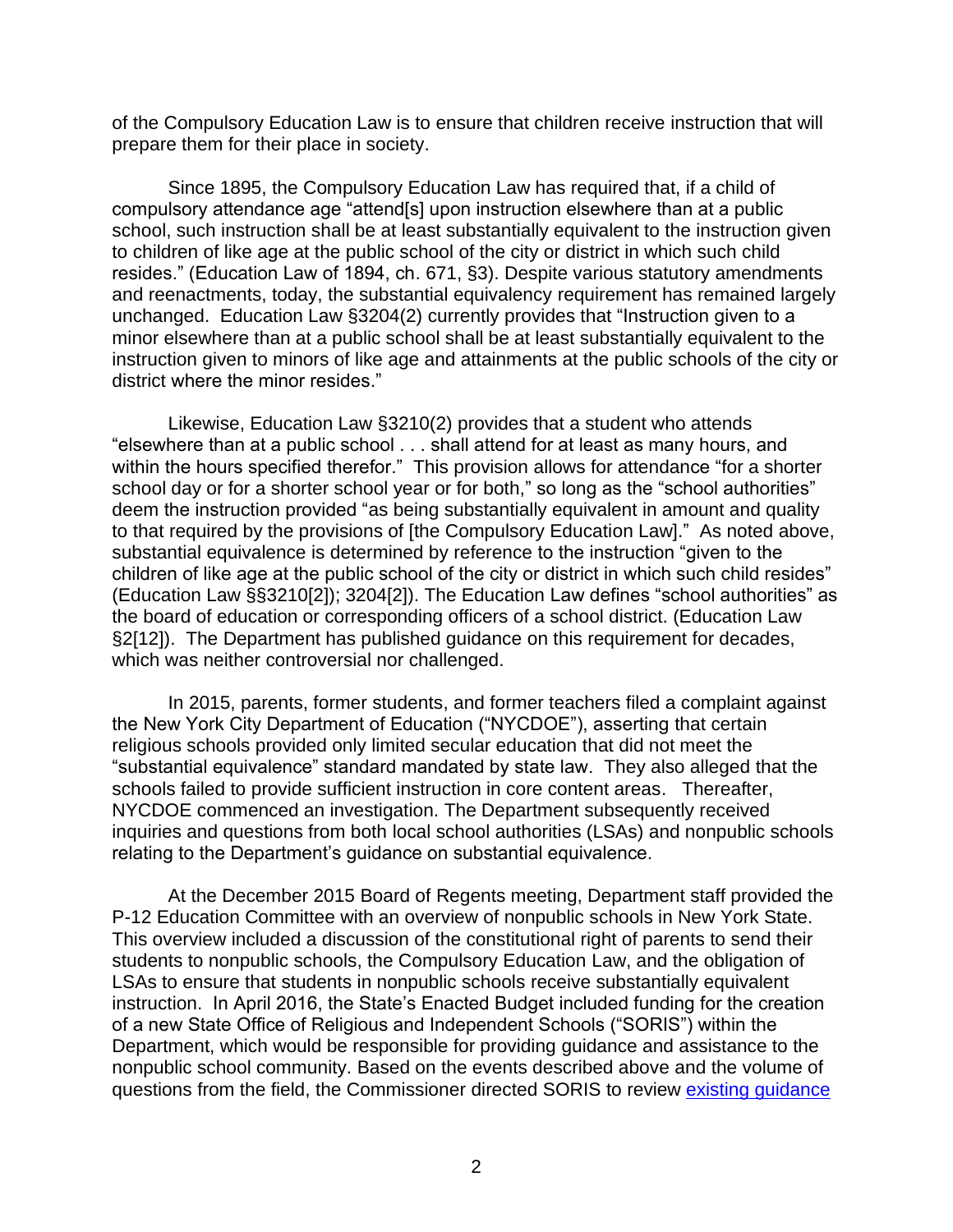related to substantial equivalency and provide recommendations to better assist the field in making these determinations. The Department then engaged in a consultative process for approximately two years to update the guidance as it applied to all public and nonpublic schools statewide.

In April 2018, the Legislature amended the Education Law relating to the substantial equivalence determination for nonpublic schools that met certain criteria – namely, (1) they must be a non-profit corporation; (2) they must have a bilingual program; (3) elementary and middle schools must have an educational program that extends from no later than nine a.m. until no earlier than four p.m. for grades one through three, and no earlier than five-thirty p.m. for grades four through eight on the majority of weekdays; and (4) secondary schools must have been established for pupils in high school who have graduated from an elementary school that provides instruction as described in Education Law §3204 and have an educational program that extends from no later than nine a.m. until no earlier than six p.m. on the majority of weekdays. For these schools, the amendment: (i) shifts ultimate responsibility for making the final substantial equivalence determination to the Commissioner of Education; and (ii) requires the Commissioner to consider, without limitation, additional enumerated factors in making the final substantial equivalence determination (*see* Education Law §3204[2][ii]-[iii], [v]). This statutory exception was included in the budget; as such, there is no Legislative history to guide the Department's interpretation of its provisions.

The Department issued updated substantial equivalency guidance on November 20, 2018. Staff began to provide training to both public and nonpublic school leaders regarding the content of the guidance and the expectations for the review process. Then, in March 2019, three groups representing nonpublic schools challenged the updated guidance in court. In April 2019, Albany County Supreme Court found that the guidance failed to adhere to the rulemaking process prescribed in the State Administrative Procedure Act ("SAPA").

In June 2019, the Department issued proposed regulations in response to the April 2019 ruling from the Court. Over 140,000 comments were received in response to the draft regulation. These comments were summarized for the Board in February 2020. The Board thereafter directed staff to engage with stakeholders before resubmitting a revised draft.

Despite some inevitable delays caused by the COVID-19 pandemic, the Department continued the stakeholder engagement process. In fall 2020, the Department conducted a series of five online regional stakeholder engagement sessions. These included religious and independent school leaders and advocates, public school officials and their professional associations, scholars, and other advocates, as well as legislators and legislative staff. Another session included private school students, parents, and alumni in breakout rooms. In addition, Department staff conducted in-person conversations with religious communities that do not use the internet. Department staff also engaged in regular conversations on this topic with the Commissioner's Advisory Council for Religious and Independent Schools.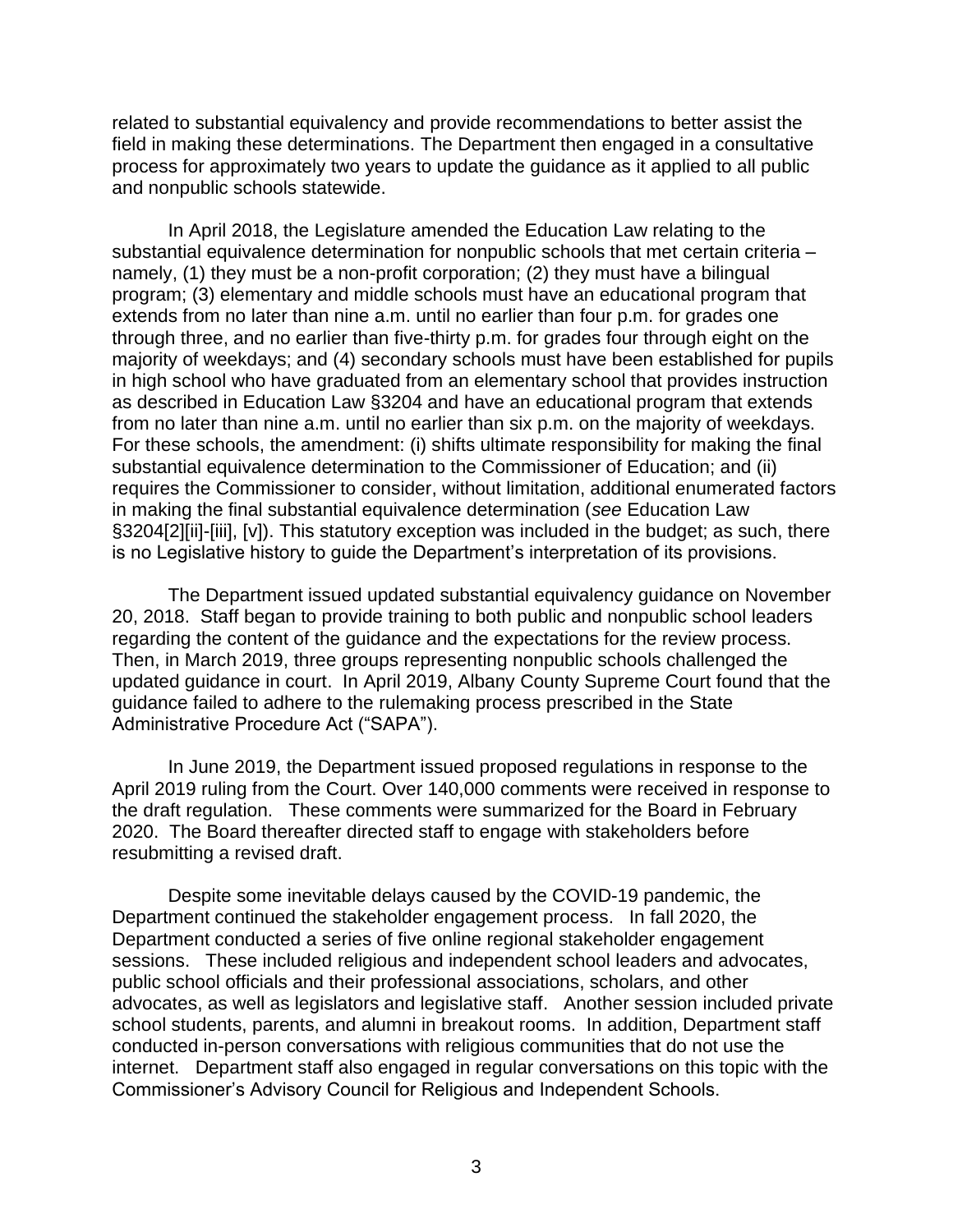One of the concerns raised by both public and private school communities is the requirement that LSAs make substantial equivalency determinations. However, with the exception of nonpublic schools that fall within the criteria prescribed in the April 2018 amendment to Education Law §3240, this obligation is placed upon LSAs by law. Nevertheless, the proposed regulation balances this responsibility by creating pathways in which nonpublic schools may be deemed substantially equivalent absent a review, thereby alleviating some of this burden.

Many private school stakeholders reported that, although nonpublic schools are not mandated to participate in the state's accountability system, they nevertheless use various measures to monitor student performance. These indicators demonstrate that their students are progressing in core content areas and the broader curricula offered by religious and independent schools. The proposed rule incorporates this feedback by providing a variety of pathways for a nonpublic school to demonstrate that it is providing instruction in core content areas (science, math, social studies, and English/language arts) and to demonstrate that students are making progress in their use of the English language. These externally validated measures will provide evidence that students are making progress in core content areas and provide a streamlined process for many religious and independent schools.

Additionally, private school communities noted that reviewers may lack understanding of the nonpublic culture and expressed concern that substantial equivalency requirements may conflict with religious beliefs. While the proposed rule focuses substantial equivalency reviews on core content areas and instruction specifically required by statute, it also requires that reviews be conducted in a manner that is sensitive and respectful of nonpublic school communities. This includes a focus on opportunities offered to nonpublic school students to acquire core skills and make academic progress. Instructional programs in nonpublic schools need not demonstrate perfect congruence between public and nonpublic school instruction. The Department believes that the proposed rule will enable nonpublic schools to comply with the Compulsory Education Law while also maintaining their unique culture and beliefs in the delivery of instruction.

The proposed rule also contains numerous provisions to ensure compliance, such as ensuring that LSAs and nonpublic schools complete substantial equivalency reviews in a timely manner. Additionally, the proposed rule creates safeguards that substantial equivalency determinations are made in good faith. Determinations may be reviewed upon complaint or via an appeal to the Commissioner pursuant to Education Law §310. The Commissioner may also initiate a review.

The specific regulatory provisions are summarized below.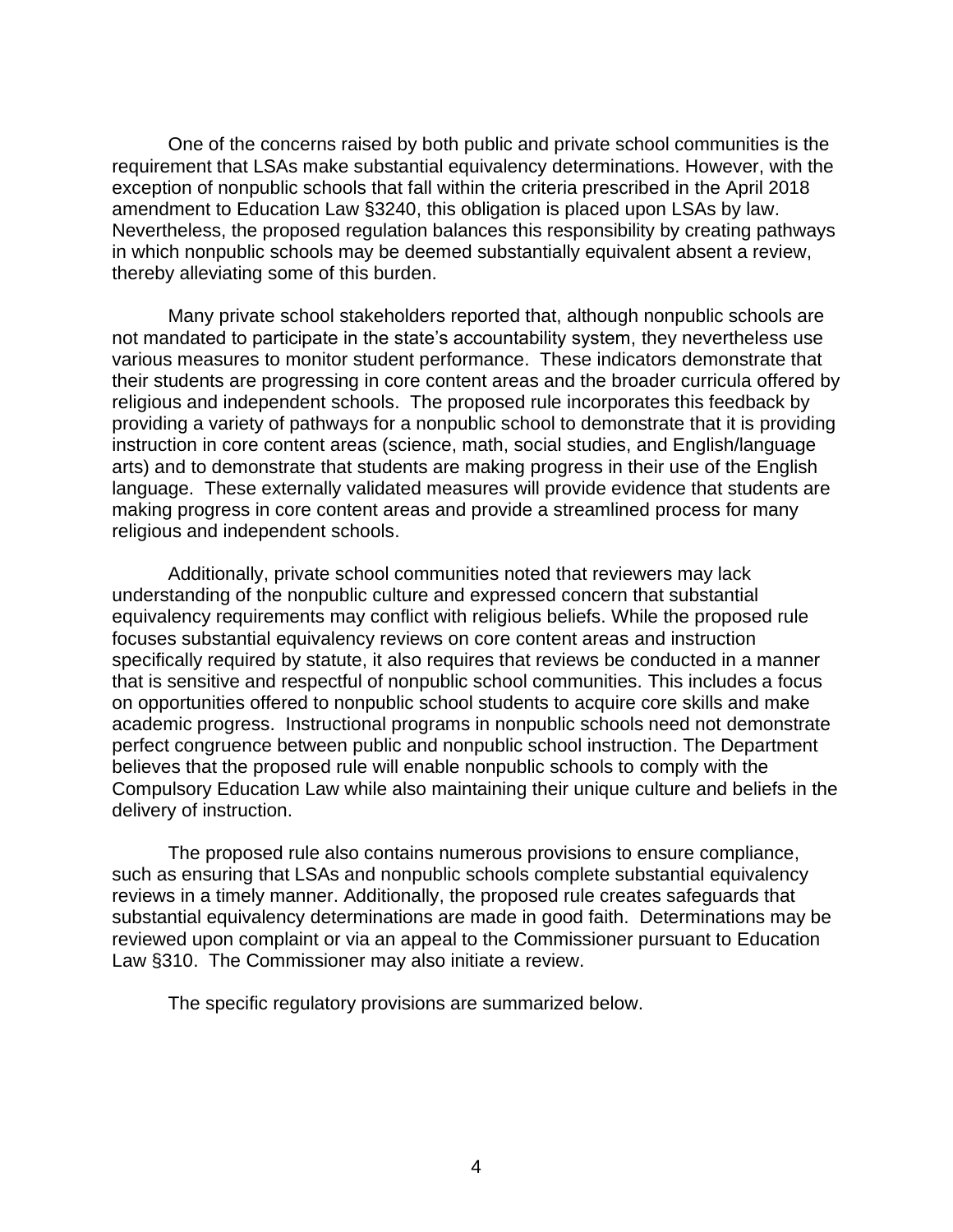### **Proposed Amendment**

The proposed amendment adds a new Part 130 to the Commissioner's regulations as follows:

**Section 130.1** defines the terms "competent teacher", "substantial equivalency of instruction," "local school authority," "nonpublic school," "registered school," and "superintendent."

**Section 130.2** requires LSAs to make substantial equivalency determinations for all nonpublic schools within their geographical boundaries, except for nonpublic schools that are deemed substantially equivalent pursuant to section 130.3 or nonpublic schools for which the Commissioner is required to make a substantial equivalency determination pursuant to Education Law §3204(2)(ii)-(iii). For schools that meet the statutory criteria for a Commissioner's determination, LSAs must review such schools for substantial equivalency and forward a recommendation and supporting documentation to the Commissioner for his/her final determination.

*Section 130.3* allows various pathways for a nonpublic school to demonstrate that it provides substantially equivalent instruction. Specifically, it provides that a nonpublic school shall be deemed substantially equivalent if it annually delivers sufficient evidence to its LSA that it:

- Is a state-supported school for the blind and deaf (4201 schools); is a stateoperated school; is a state-approved private special education school (853 schools);
- Is registered by the Board of Regents (grades 1 through 8 of a nonpublic school that has a registered high school program will also be deemed substantially equivalent by virtue of the school's high school registration);
- Is accredited by a Department-approved accreditation organization that meets certain prescribed criteria;
- Has instruction approved by the United States government for instruction on a military base or service academy;
- Participates in the international baccalaureate program; and/or
- Regularly uses assessments approved by the Department that demonstrate student academic progress as they move from grade to grade and have a student participation rate equal or greater to the three-year, statewide average State assessment public school participation rate.

Additionally, such section provides that where a nonpublic school is deemed substantially equivalent pursuant to this section, the Commissioner may request evidence submitted to the LSA. If the Commissioner determines that sufficient evidence has not been submitted, the Commissioner shall direct the LSA to conduct a review in accordance with section 130.6 or submit a recommendation to the Commissioner in accordance with section 130.8, as applicable.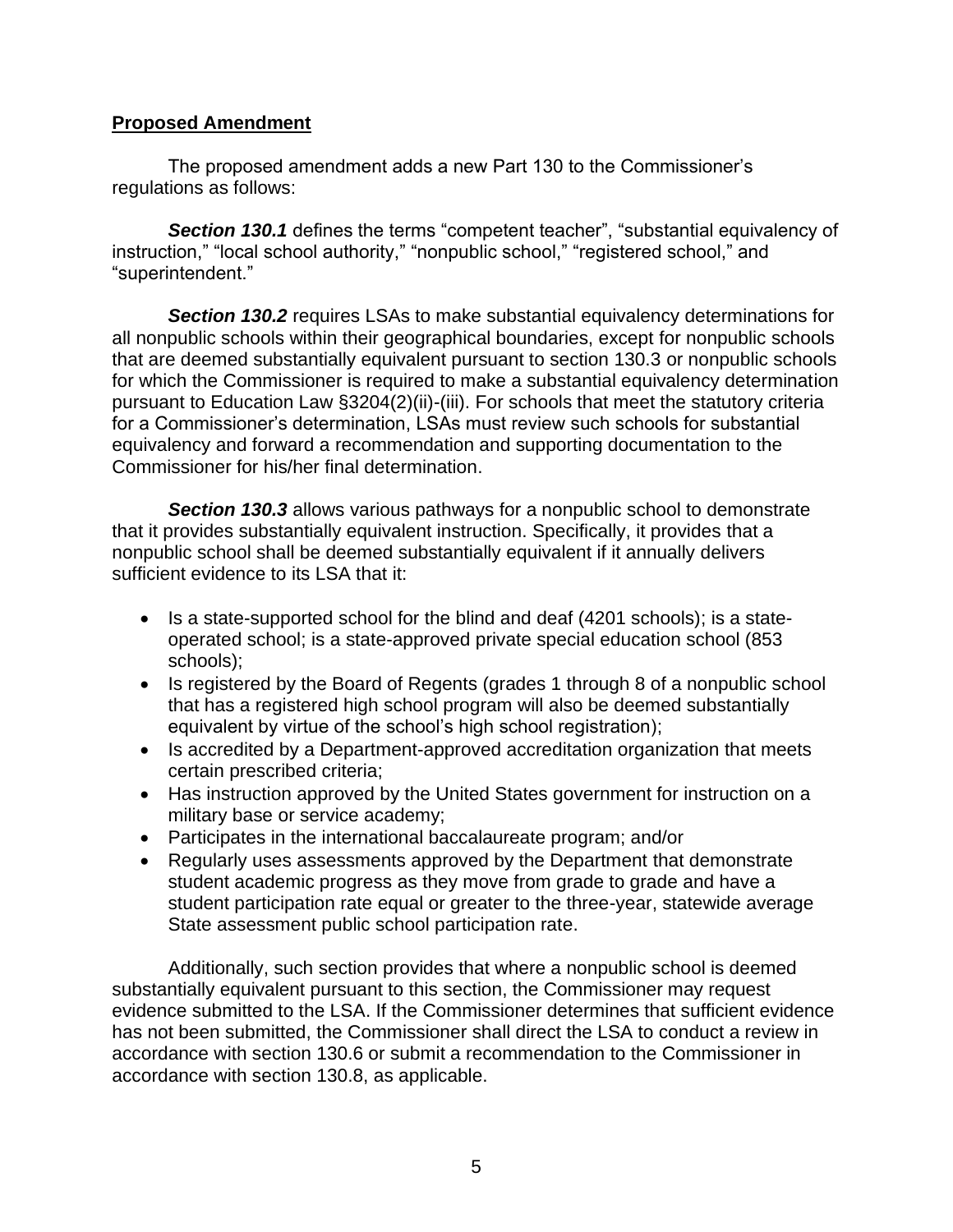*Section 130.4* of the proposed rule prescribes the timelines for substantial equivalency reviews, recommendations to the Commissioner, and determinations:

- New nonpublic schools that open on or after the effective date of the proposed regulation must be reviewed within the first two years of when the nonpublic school commences instruction and every seven years thereafter; and
- Existing nonpublic schools operating on the proposed regulation's effective date must be reviewed by the end of the 2024-2025 school year and every seven years thereafter.

If the LSA does not make sufficient progress toward reviewing nonpublic schools by the end of the 2023-2024 school year, and thereafter, the Commissioner may withhold public money from the LSA consistent with Education Law §3234.

**Section 130.5** of the proposed rule sets forth procedures for substantial equivalency reviews. Prior to commencing a substantial equivalency review, the LSA, after consulting with the nonpublic school, shall determine whether the Commissioner is responsible for making the final determination pursuant to Education Law §3204(2)(ii) or (iii), or whether the LSA is responsible for making such final determination. The superintendent or his or her designee must review all nonpublic schools in the LSA's geographic boundaries, including nonpublic schools that meet the criteria for a Commissioner's determination, except for nonpublic schools deemed substantially equivalent pursuant to section 130.3. In conducting such reviews, the LSA must use the criteria outlined in the proposed regulation. For schools that meet the criteria for a Commissioner's final determination, the LSA conducts the review using the appropriate criteria and makes a recommendation to the Commissioner for his or her final determination. Additionally, such section requires that all reviews shall include at least one site visit to the nonpublic school by the LSA.

**Section 130.6** of the proposed rule sets forth a procedure for LSAs to render substantial equivalency determination as follows:

- Preliminary Determinations: If following its review, the superintendent or his or her designee determines that the nonpublic school has not sufficiently demonstrated the substantial equivalence of instruction, the LSA must (1) inform the nonpublic schools' administrators of the preliminary determination and the reason(s) for the determination; (2) notify the Department; (3) collaboratively develop, within 60 days, a timeline and plan with the nonpublic school for attaining substantial equivalency in an amount of time that is reasonable given the reasons identified in the review, provided that such timeline may not exceed the end of the next academic year following the year in which the preliminary determination is made; and (4) continue services to the nonpublic school and students during such time period. No later than 60 days after the conclusion of that timeline, the LSA must render a final determination.
- Final Determinations*:* 
	- o For school districts (other than the city school district of the City of New York) that have completed a review and preliminary determination, the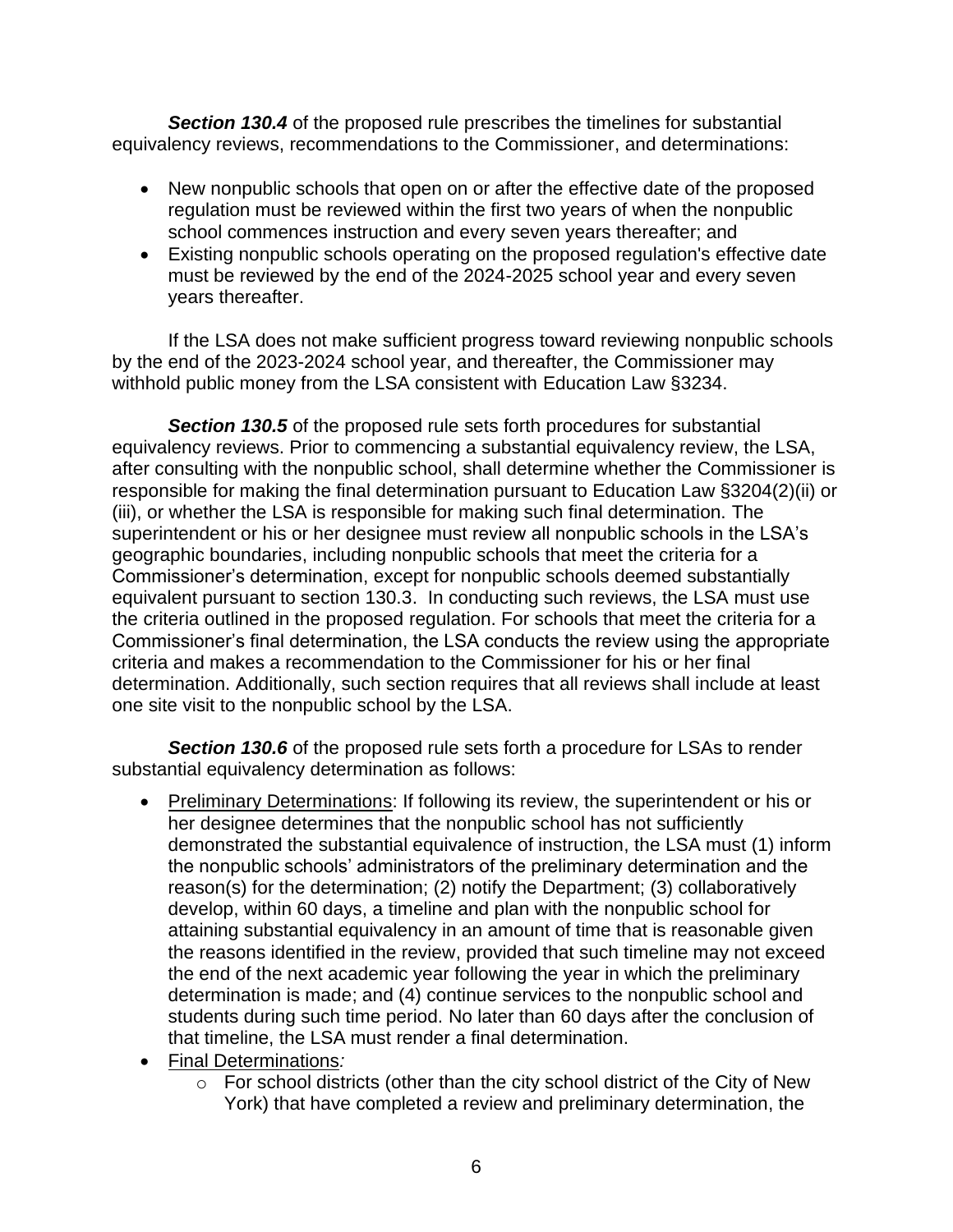superintendent or his or her designee must make a recommendation to the board of education (board) that a nonpublic school is deemed to be providing at least substantially equivalent instruction (a "positive" determination) or be deemed to be not providing at least substantially equivalent instruction (a "negative" determination). After notification to the nonpublic school, the LSA must vote on the superintendent's or designee's recommendation at a regularly scheduled board meeting. The nonpublic school shall be provided an opportunity to present additional materials and/or a written statement to the board prior to the board's vote.

- o For the city school district of the City of New York, the Chancellor, after review and preliminary determination, shall render either a positive or negative substantial equivalency determination.
- o
- Procedure After Final Determination*:* 
	- $\circ$  If the board renders a positive substantial equivalency determination, the LSA must provide written notification to the nonpublic school, the superintendent(s) of schools of each of the districts which have resident students enrolled in the nonpublic school, and the Department, which must post such determination on its website.
	- o If the board renders a negative substantial equivalence determination:
		- The nonpublic school will no longer be deemed a school that provides compulsory education fulfilling the requirements of Article 65 of the Education Law.
		- The LSA must provide written notification to the nonpublic schools and provide a letter for the nonpublic school to distribute to the parents or persons in parental relationship to the students attending the nonpublic school and the superintendent(s) of schools of each district which has resident students enrolled in the nonpublic school advising them of such determination.
		- **EXE** The board must provide a reasonable timeframe for parents or persons in parental relationship to enroll their children in a different appropriate educational setting, consistent with Education Law §3204.
		- The LSA must notify the Department of the negative determination and its reasons, therefore.
		- Services to the nonpublic school and students (e.g., textbooks, special education, transportation, etc.) must continue until the end of the reasonable timeframe.
		- Student records shall be managed consistent with section 104.2 of the Commissioner's regulations.

**Section 130.7** of the proposed rule requires LSAs to report a list of all nonpublic schools within the LSA's geographical boundaries by September 1, 2023 and each September 1 thereafter. Additionally, it requires LSAs to report the following information to the Department by December 1, 2023, and each December 1 thereafter: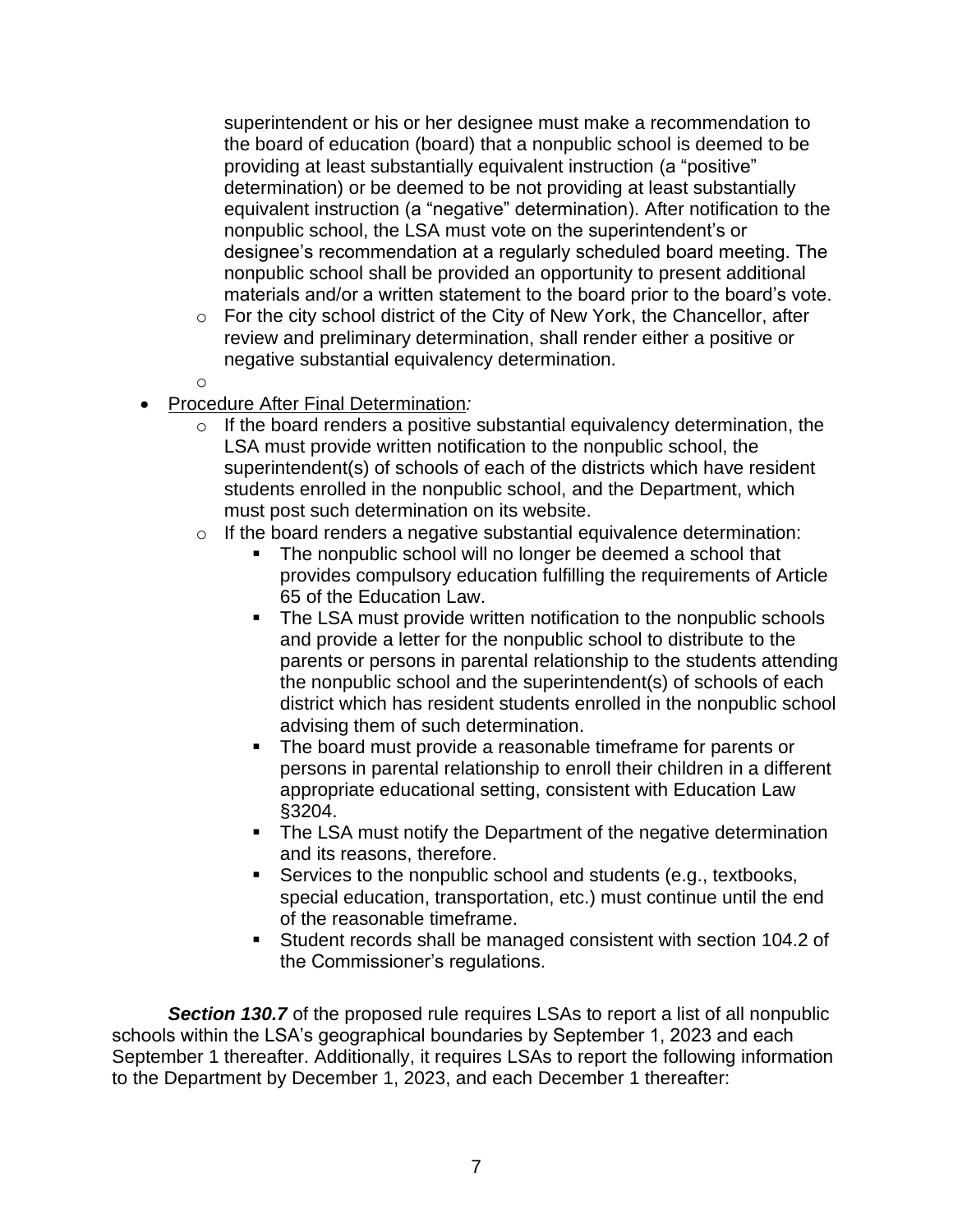- A list of all nonpublic schools in the LSA's boundaries that meet one of the substantial equivalency pathways prescribed in section 130.3;
- A list of all nonpublic schools in the LSA's boundaries that do not meet one of the substantial equivalency pathways prescribed in section 130.3 and are subject to a Commissioner's final determination; and
- A list of the remaining nonpublic schools in the LSA's boundaries for which the LSA is responsible for making the final substantial equivalency determination.

This section also requires that by December 1, 2024, and each December 1 thereafter, attest to whether they have or have not yet made final substantial equivalency determinations and recommendations for each nonpublic school in their geographical area and the date on which such determination or recommendation was made or is anticipated to be made.

*Section 130.8* of the proposed rule includes procedures for the Commissioner's determination of substantial equivalency. For nonpublic schools for which the Commissioner is required to make a final determination, the LSA must conduct a review in accordance with the regulation and forward its recommendation regarding substantial equivalency and all relevant documentation to support its recommendation to the Commissioner. The Commissioner will review the materials and recommendation submitted by the LSA. The Commissioner will provide the nonpublic school with an opportunity to present additional relevant materials and/or a written statement prior to rendering a determination. The proposed regulation sets forth procedures for when a school subject to a Commissioner's determination appears not to be substantially equivalent and for when the Commissioner renders a positive or negative substantial equivalency determination. Such procedures are similar to those described above for LSAs to follow when making a final determination.

**Section 130.9** of the proposed rule provides that, when reviewing a nonpublic school for substantial equivalency, an LSA and the Commissioner, when he or she is responsible for making the final determination, must consider the following criteria:

- Instruction is given only by a competent teacher;
- English is the language of instruction for common branch subjects;
- Students who have limited English proficiency are provided with instructional programs enabling them to make progress toward English language proficiency;
- Accreditation materials from the last five years;
- The instructional program in the nonpublic school as a whole incorporates instruction in mathematics, science, English language arts, and social studies that is substantially equivalent to such instruction required to be provided in public schools pursuant to Education Law §3204(3);
- Similar courses of instruction to the course of instruction required by law in public schools in: patriotism and citizenship; history, meaning, significance and effect of the provisions of the Constitution of the United States and the amendments thereto, the Declaration of Independence, the Constitution of the State of New York and the amendments thereto; instruction in New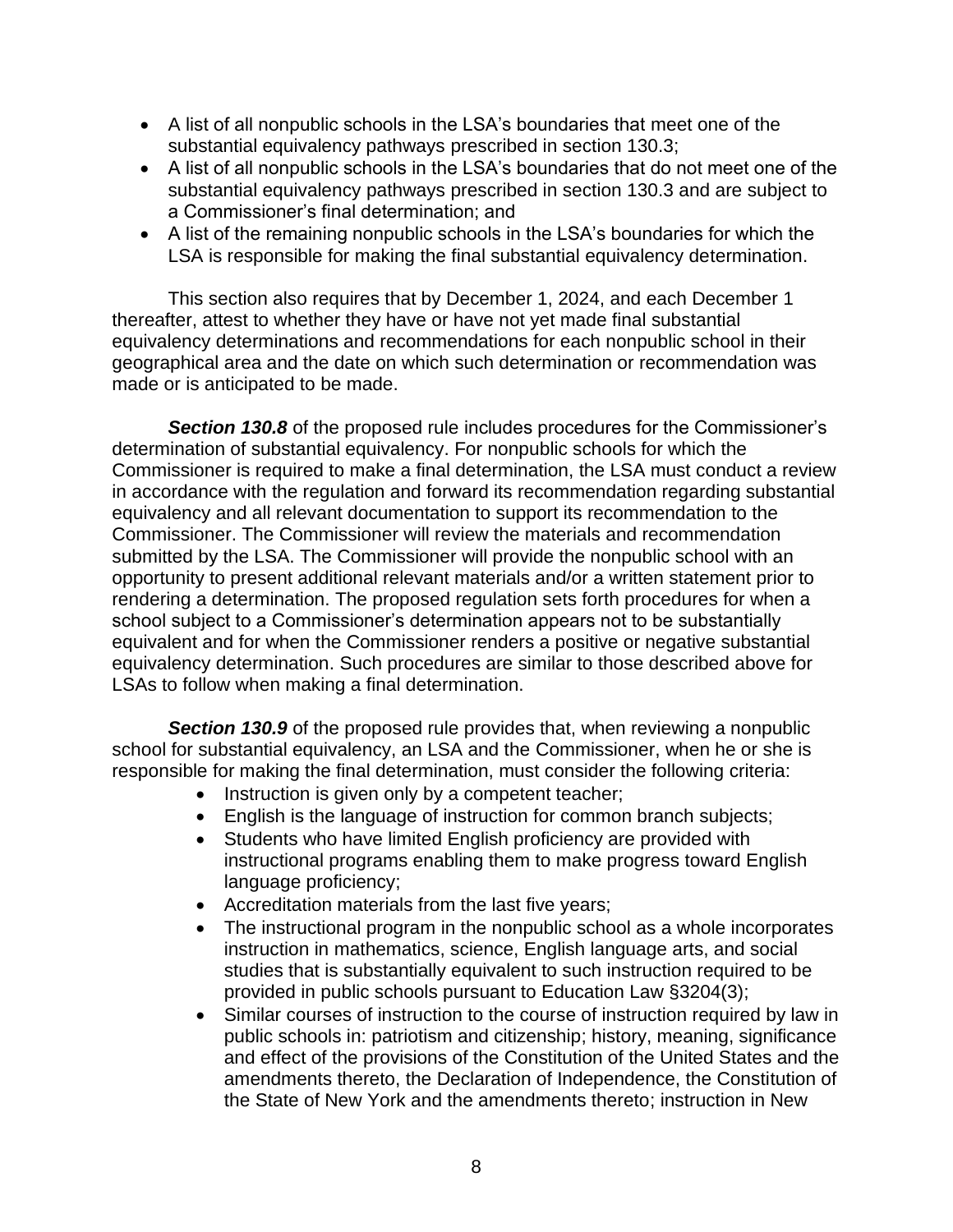York State history and civics; instruction in physical education and kindred subjects; instruction in health education regarding alcohol, drugs, and tobacco abuse; instruction in highway safety and traffic regulation; instruction in fire drills and in fire and arson prevention, injury prevention, and life safety education; and instruction in hands-only cardiopulmonary resuscitation and the use of an automated external defibrillator; and

• For nonpublic schools meeting the criteria for Commissioner's final substantial equivalency determinations in Education Law §3204(2)(ii)-(iii), the criteria enumerated in such statute.

**Section 130.10** of the proposed rule provides that reviews of nonpublic schools shall be: conducted in a manner that is respectful to the diversity of the nonpublic school community; based on objective criteria focused on whether students in the nonpublic school receive instruction that is at least substantially equivalent to instruction provided in public schools; cognizant of the rights of parents or persons in a parental relationship to choose among religious and independent schools; informed by and respectful of the cultural and religious beliefs and educational philosophy that may drive the curriculum in nonpublic schools and be integrated with academic content in the delivery of instruction.

**Section 130.11** of the proposed rule prescribes complaint procedures. Such section provides that the Commissioner, or his or her designee, may direct an LSA to investigate a nonpublic school if the Commissioner receives a complaint regarding the substantial equivalency of instruction at such nonpublic school, or if the Commissioner otherwise has reasonable suspicion to doubt the substantial equivalency of instruction at a nonpublic school. If an LSA does not investigate and decide such complaint, the Commissioner may withhold public money from such LSA consistent with Education Law §3234 and section 130.14(b).

**Section 130.12** of the proposed rule provides that persons considering themselves aggrieved by an LSA's substantial equivalency determination may file an appeal to the Commissioner within 30 days of the LSA's decision pursuant to Education Law §310 and section 275.16 of the Commissioner's regulations. The Commissioner may stay such determination pending a final determination of such appeal pursuant to Education Law §311 and section 276.1 of the Commissioner's regulations.

*Section 130.13* of the proposed rule provides that the Commissioner may request the records and/or documentation an LSA used to make a final substantial equivalency determination, and the LSA must provide them to the Commissioner within 10 days of any such request. With respect to any nonpublic school against which a penalty pursuant to section 130.14(c) is being considered, the Commissioner may request that the LSA provide records and/or documentation that a nonpublic school has intentionally prohibited an LSA from conducting a review and records and/or documentation of the LSA's good faith efforts to review such nonpublic school. The LSA must provide such records and/or documentation to the Commissioner within 10 days of such request.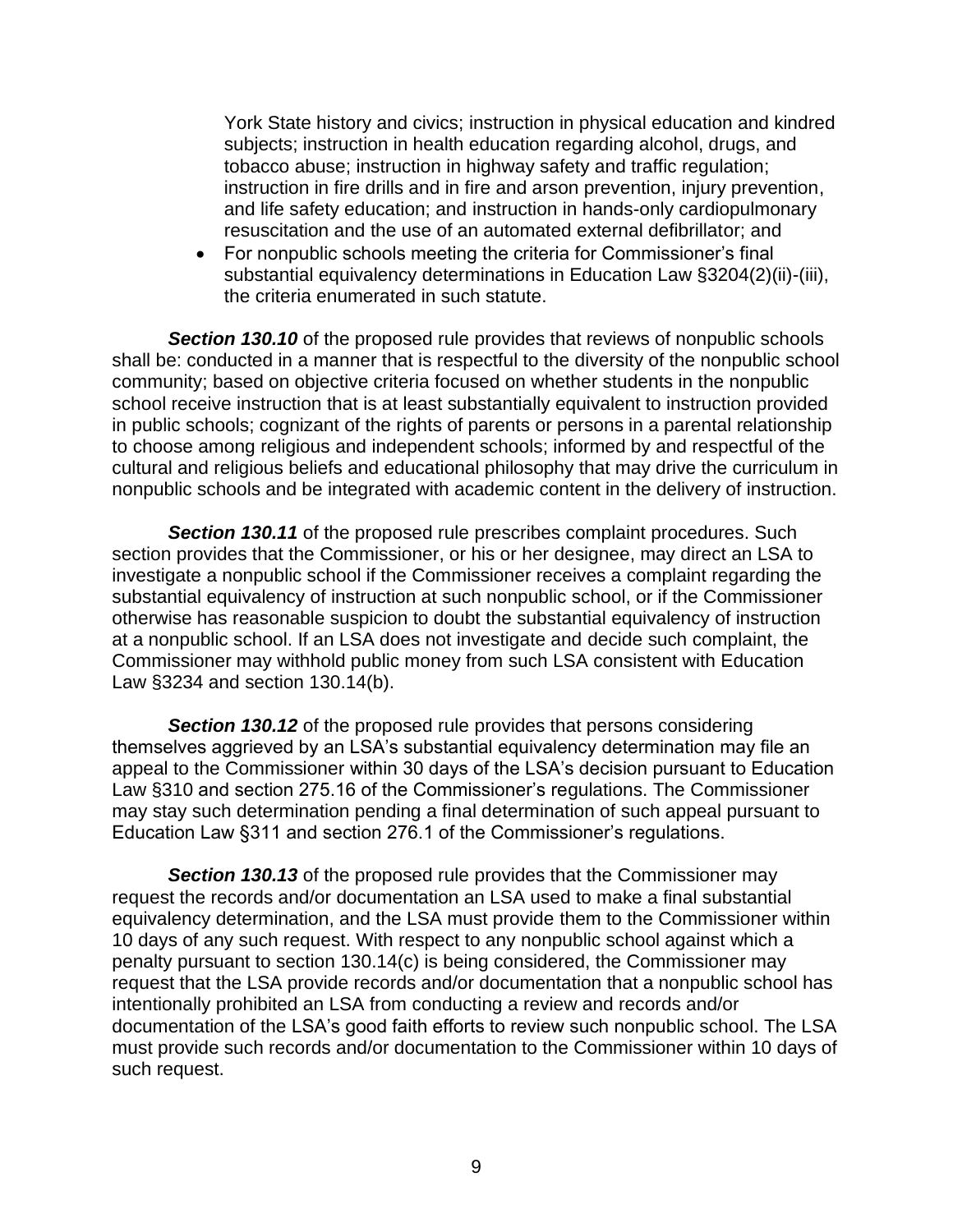If the Commissioner's review of such records and/or documentation give rise to a substantial question as to whether the LSA's positive or negative substantial equivalency determination is or is not supported, or whether a penalty under section 130.14(c) is warranted, the Commissioner may initiate a review of whether the procedures in this Part were followed, whether the criteria in section 130.9 have or have not been satisfied, or whether a penalty against such non-public school pursuant to section 130.14 is warranted. This section (130.13) prescribes procedures for such reviews and requires a written decision on the issues under review.

*Section 130.14* of the proposed rule prescribes penalties and enforcement for noncompliance, which include the penalties prescribed in Education Law §§3233 and 3234. Additionally, subdivision (c) of section 130.14 provides that if, after review, the Commissioner determines that a nonpublic school has intentionally prohibited an LSA from conducting a substantial equivalency review, the Commissioner may issue a written decision making a negative substantial equivalency determination in accordance with section 130.13.

**Section 130.15** of the proposed rule includes a severability provision.

## **Related Regents Items**

December 2015: [Overview of Nonpublic schools in NYS](https://www.regents.nysed.gov/common/regents/files/Nonpublic%20Schools%20in%20NYS%20-%20An%20Overview.pdf) [\(https://www.regents.nysed.gov/common/regents/files/Nonpublic%20Schools%20in%20](https://www.regents.nysed.gov/common/regents/files/Nonpublic%20Schools%20in%20NYS%20-%20An%20Overview.pdf) [NYS%20-%20An%20Overview.pdf\)](https://www.regents.nysed.gov/common/regents/files/Nonpublic%20Schools%20in%20NYS%20-%20An%20Overview.pdf)

June 2019: [Proposed Addition of Part 130 of the Regulations of the Commissioner of](https://www.regents.nysed.gov/common/regents/files/619p12d2.pdf)  [Education Relating to Substantially Equivalent Instruction for Nonpublic School](https://www.regents.nysed.gov/common/regents/files/619p12d2.pdf)  **[Students](https://www.regents.nysed.gov/common/regents/files/619p12d2.pdf)** 

(https://www.regents.nysed.gov/common/regents/files/619p12d2.pdf)

February 2020: [Substantial Equivalency of Instruction for Nonpublic Schools](https://www.regents.nysed.gov/common/regents/files/220p12d1.pdf) (https://www.regents.nysed.gov/common/regents/files/220p12d1.pdf)

February 2020: [Preliminary Overview of Comments Received on the Proposed](https://www.regents.nysed.gov/common/regents/files/P-12%20Preliminary%20Overview%20of%20Comments%20Received%20on%20the%20Proposed%20Regulation%20Regarding%20Substantial%20Equivalency%20of%20Instruction%20in%20Nonpublic%20Schools.pdf)  [Regulation Regarding Substantial Equivalency of Instruction in Nonpublic Schools](https://www.regents.nysed.gov/common/regents/files/P-12%20Preliminary%20Overview%20of%20Comments%20Received%20on%20the%20Proposed%20Regulation%20Regarding%20Substantial%20Equivalency%20of%20Instruction%20in%20Nonpublic%20Schools.pdf) (https://www.regents.nysed.gov/common/regents/files/P-

12%20Preliminary%20Overview%20of%20Comments%20Received%20on%20the%20 Proposed%20Regulation%20Regarding%20Substantial%20Equivalency%20of%20Instr uction%20in%20Nonpublic%20Schools.pdf)

July 2020: [Substantial Equivalency Update](https://www.regents.nysed.gov/common/regents/files/5.%20Substantial%20Equivalency%20Update.pdf)

(https://www.regents.nysed.gov/common/regents/files/5.%20Substantial%20Equivalenc y%20Update.pdf)

May 2021: [Determining Substantial Equivalence of Instruction for Nonpublic School](https://www.regents.nysed.gov/common/regents/files/DRAFT%20SE%20Stakeholder%20Input%20Report%20Slides%205-6-21%20FINAL.pdf)  [Students in New York State: A Summary of Stakeholder Feedback](https://www.regents.nysed.gov/common/regents/files/DRAFT%20SE%20Stakeholder%20Input%20Report%20Slides%205-6-21%20FINAL.pdf)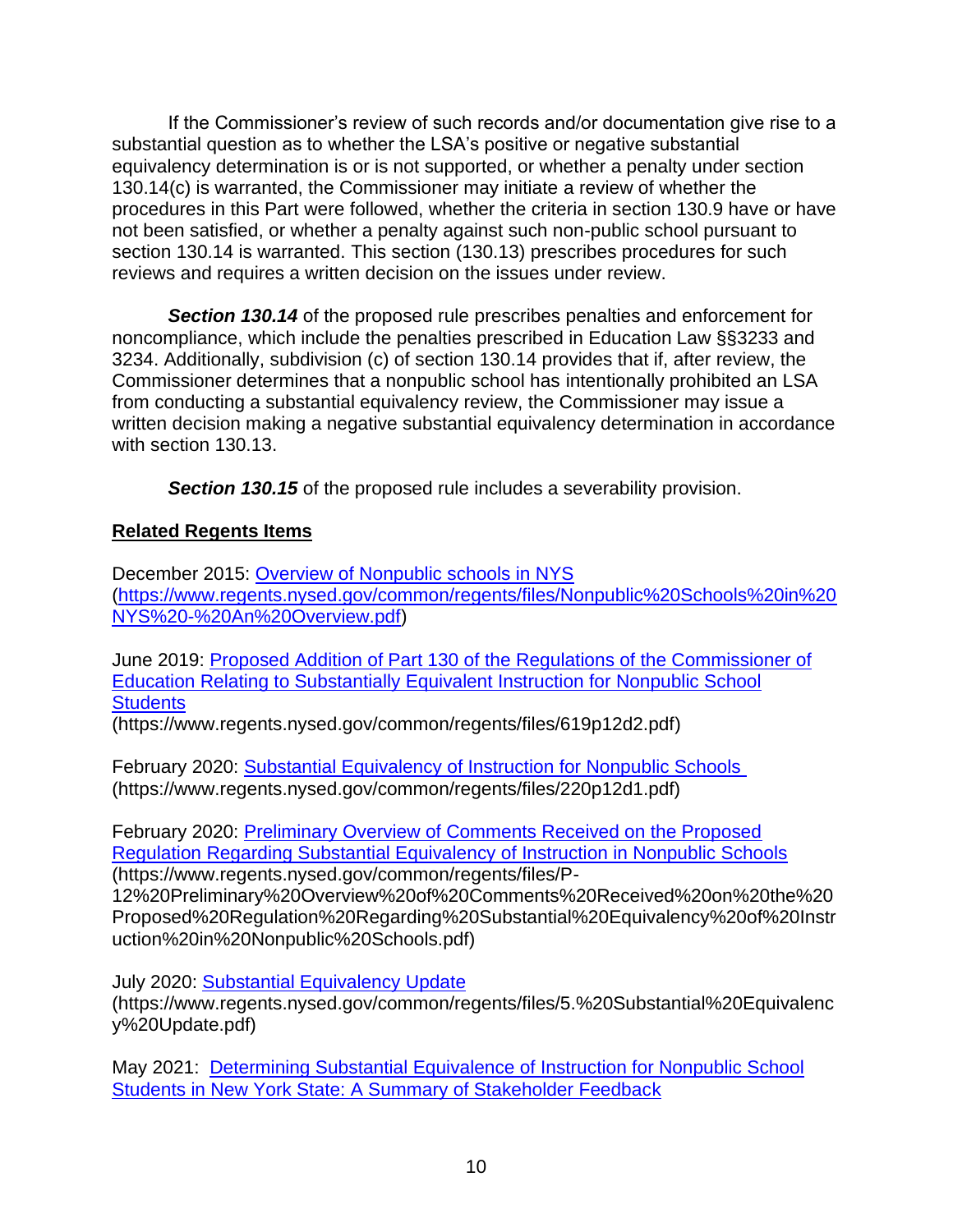(https://www.regents.nysed.gov/common/regents/files/Subst%20Equiv%20stakeholder %20input%20report%202021-05-06\_0.pdf)

May 2021: [Report Findings from Stakeholder Engagement Sessions on Substantial](file:///C:/Users/wbraunli/AppData/Local/Microsoft/Windows/INetCache/Content.Outlook/3S9ZE6KR/Report%20Findings%20from%20Stakeholder%20Engagement%20Sessions%20on%20Substantial%20Equivalence%20of%20Instruction%20in%20Nonpublic%20Schools)  [Equivalence of Instruction in](file:///C:/Users/wbraunli/AppData/Local/Microsoft/Windows/INetCache/Content.Outlook/3S9ZE6KR/Report%20Findings%20from%20Stakeholder%20Engagement%20Sessions%20on%20Substantial%20Equivalence%20of%20Instruction%20in%20Nonpublic%20Schools) Nonpublic Schools

(https://www.regents.nysed.gov/common/regents/files/DRAFT%20SE%20Stakeholder% 20Input%20Report%20Slides%205-6-21%20FINAL.pdf)

November 2021: [Update on Substantial Equivalence](https://www.regents.nysed.gov/common/regents/files/P-12%20-%20Update%20on%20Substantial%20Equivalence.pdf) (https://www.regents.nysed.gov/common/regents/files/P-12%20- %20Update%20on%20Substantial%20Equivalence.pdf)

December 2021: [2022-2023 Non-State Aid Budget and Legislative Priorities](https://www.regents.nysed.gov/common/regents/files/1221saa2.pdf) (https://www.regents.nysed.gov/common/regents/files/1221saa2.pdf)

## **Recommendation**

Not applicable.

# **Timetable for Implementation**

It is anticipated that the proposed amendment will be presented for permanent adoption at the September 2022 Regents meeting after publication of the proposed amendment in the State Register and expiration of the 60-day public comment period required under the State Administrative Procedure Act. If adopted at the September 2022 Regents meeting, the proposed rule will become effective on September 28, 2022.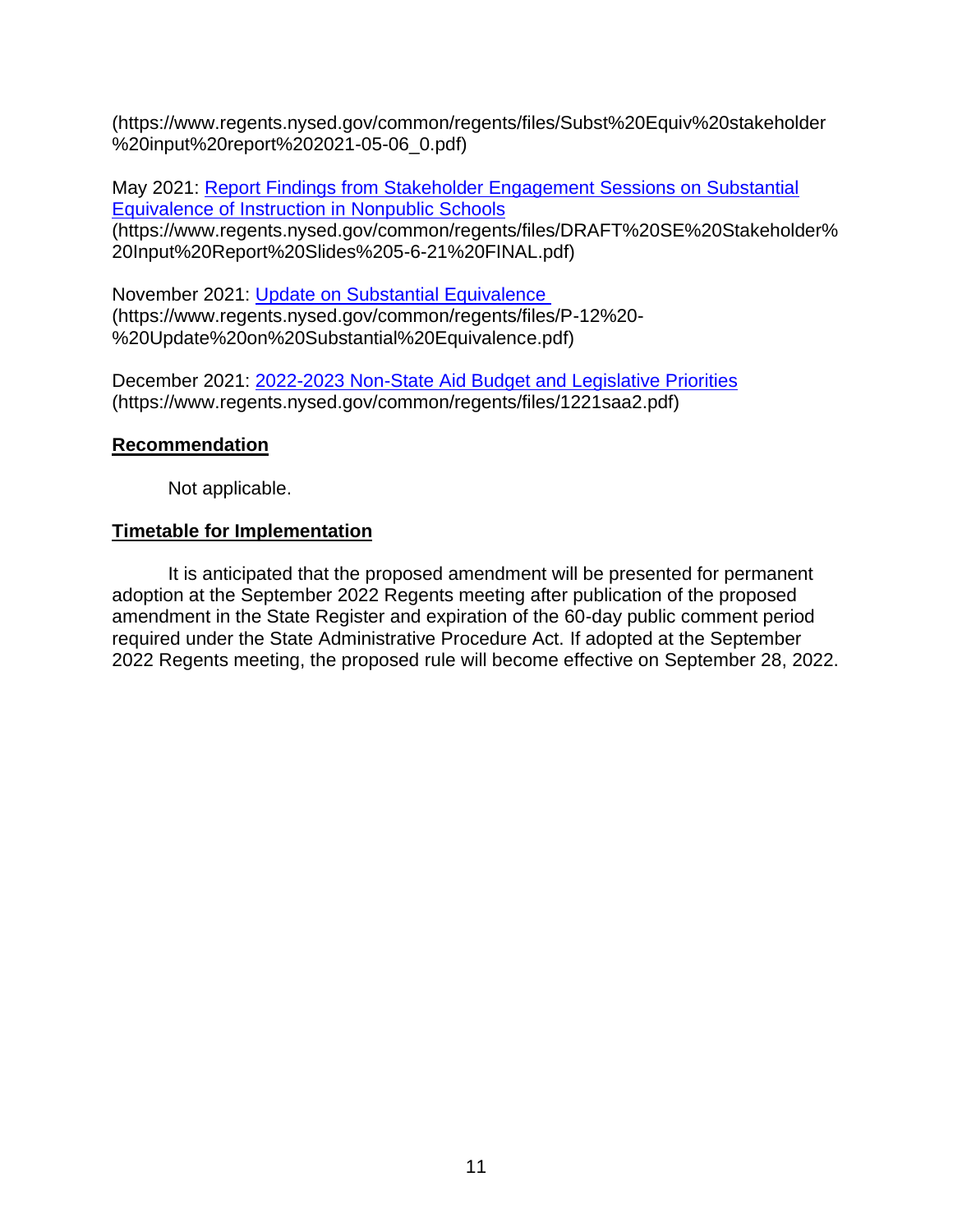### **Attachment A**

AMENDMENT OF THE REGULATIONS OF THE COMMISSIONER OF EDUCATION Pursuant to Education Law sections 207, 215, 305, 3204, 3205, 3210, and 3234. Subchapter F of the Regulations of the Commissioner of Education is amended by adding a new Part 130 to read as follows:

### Part 130

Substantial Equivalency Reviews for Students Attending Nonpublic Schools §130.1 Definitions

As used in this Part:

(a) *Competent teacher* means instructional staff employed by the school who demonstrate the appropriate knowledge, skill, and dispositions to provide substantially equivalent instruction. A competent teacher need not be certified.

(b) *Substantial equivalency of instruction* for a nonpublic school, means an instructional program which is comparable to that offered in the public schools and is designed to facilitate students' academic progress as they move from grade to grade.

(c) *Local school authority (LSA)* means the trustees or board of education of the school district that serves the geographic area in which a nonpublic school is located; provided that in the case of the city school district of the City of New York, such term shall mean the Chancellor of the city school district acting in lieu of the board of education of such city school district to the extent authorized by Article 52-A of the Education Law and, with respect to community school districts and New York City superintendencies, such term shall mean the community superintendent or other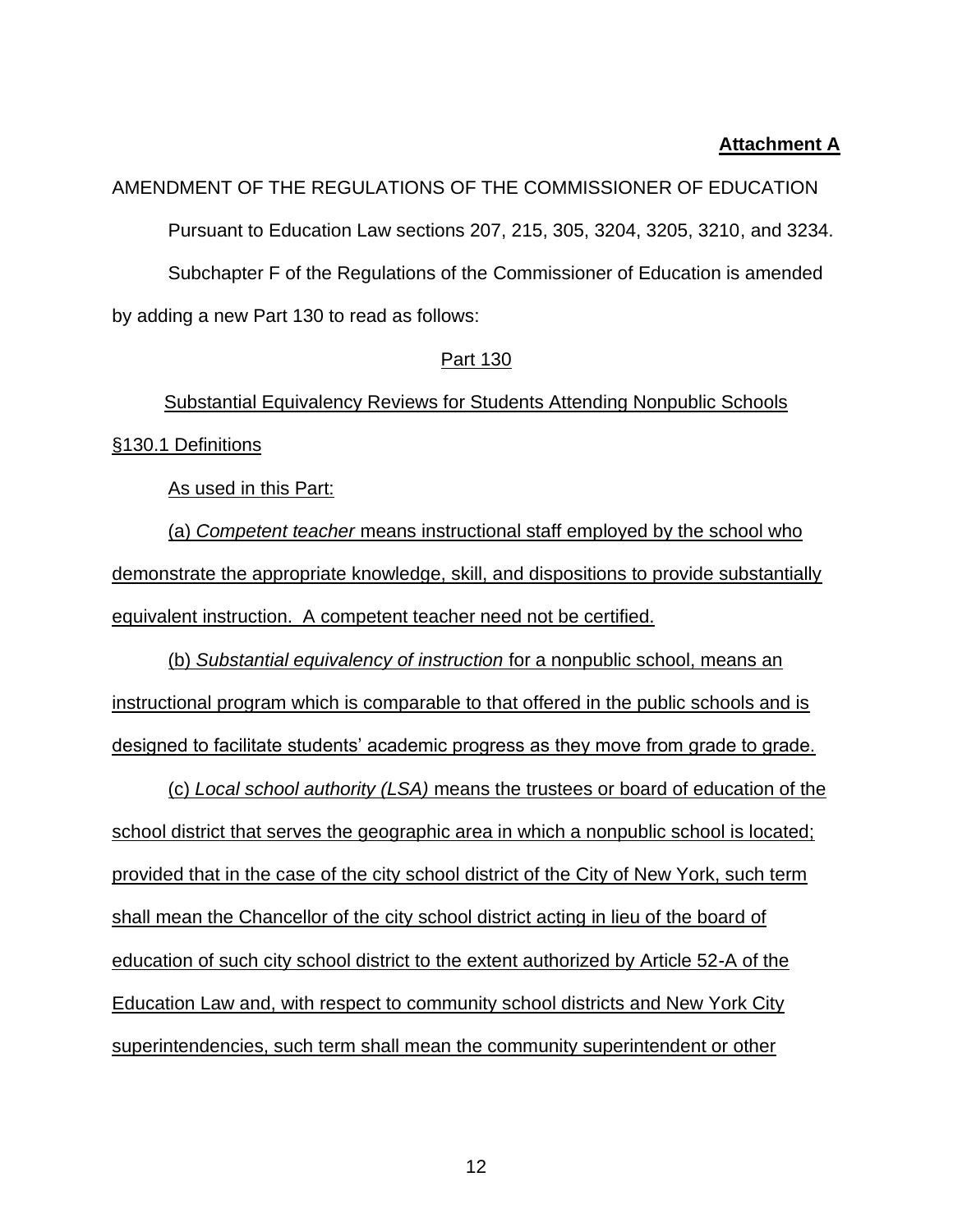superintendent of schools acting in lieu of the board of education to the extent authorized by Article 52-A of the Education Law.

(d) *Nonpublic school* means a religious or independent school located in New York State that provides elementary and/or secondary education (any grades 1 through 12) and such education is intended to fulfill the compulsory education requirements of Article 65 of the Education Law for the students that attend such school.

(e) *Registered school* means a nonpublic school that is voluntarily registered with the Board of Regents under section 100.2(p) of this Title.

(f) *Superintendent* means the superintendent of schools or other chief school officer of a school district, and in regard to the city school district of the City of New York, superintendent shall mean the Chancellor of the city school district.

§130.2 Types of Substantial Equivalency Reviews and Determinations.

(a) LSA's determination. LSAs shall make substantial equivalency determinations for all nonpublic schools within their geographical boundaries, provided, however, that LSAs shall not make a determination for schools deemed substantially equivalent pursuant to section 130.3 of this Part. For nonpublic schools subject to a Commissioner's substantial equivalency determination ("Commissioner's determination") pursuant to Education Law §3204(2)(ii)-(iii), LSAs must review such schools for substantial equivalency and forward a recommendation and supporting documentation to the Commissioner for his/her final determination. Such reviews must be done consistent with section 130.9 of this Part.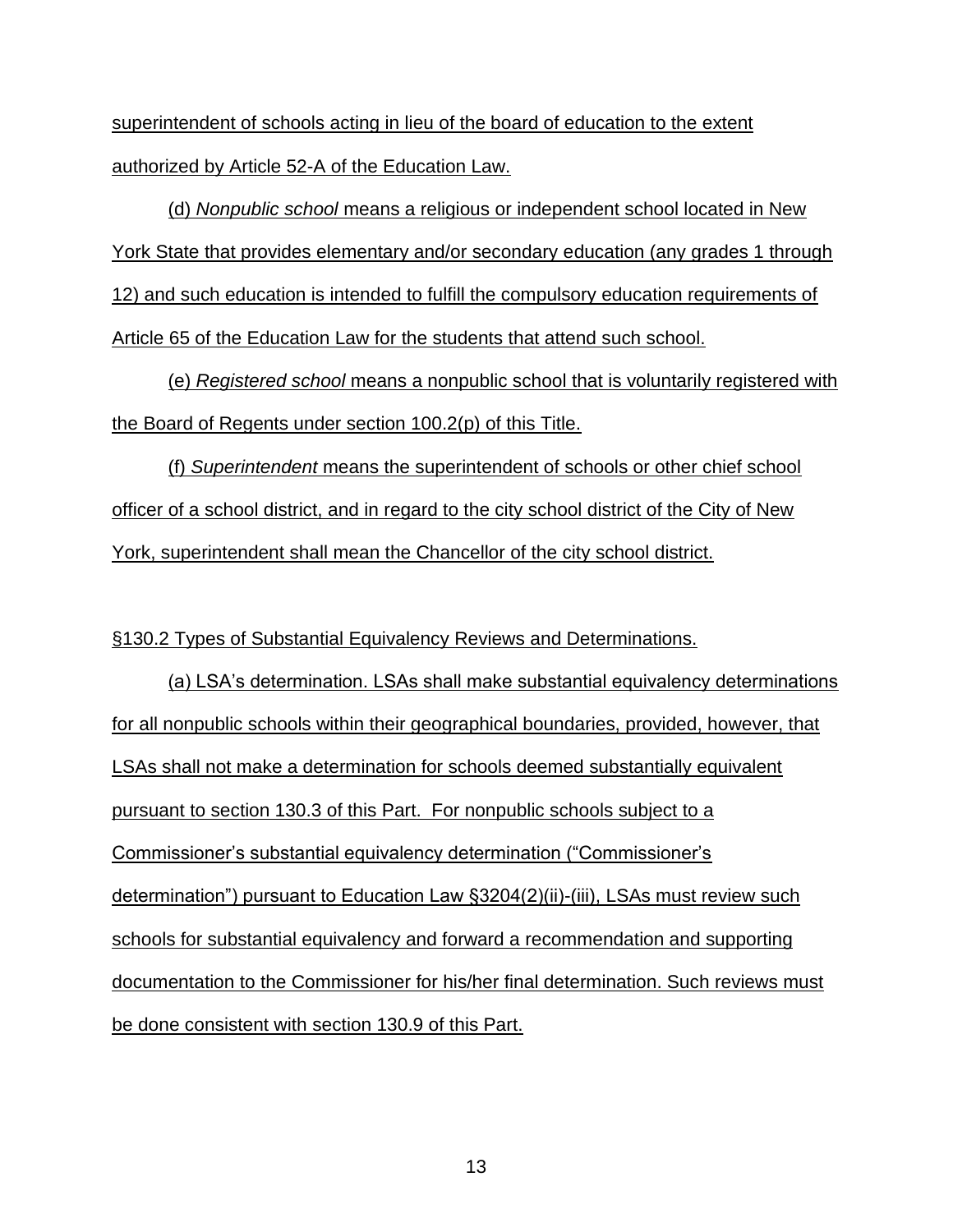(b) Commissioner's determination. The Commissioner is responsible for making final substantial equivalency determinations for any nonpublic schools which meets the requirements of Education Law §3204(2)(ii)-(iii) after an LSA review and recommendation as described in subdivision (a) of this section, provided, however, that the Commissioner shall not make a determination for schools deemed substantially equivalent pursuant to section 130.3 of this Part. Such reviews must be done consistent with section 130.9 of this Part.

130.3. Nonpublic Schools Deemed Substantially Equivalent. (a) A nonpublic school shall be deemed substantially equivalent if it annually provides sufficient evidence to the LSA that it is a:

(1) Registered school or nonpublic school serving grades 1 through 8 that has a registered high school;

(2) State-approved private special education school or State-operated or Statesupported school established by the State Legislature pursuant to Article 85, 87, or 88 of the Education Law;

(3) Nonpublic school that is accredited by an accrediting body approved by the Department for purposes of demonstrating compliance with the requirements of this Part. Such accrediting body shall use a peer review process that includes evaluation by leaders of similar nonpublic schools, appropriately train all staff and peer reviewers who are involved in the accreditation process, accredit based on publicly accessible documented standards, perform a comprehensive onsite visit of any school seeking accreditation while such school is in session, and periodically conduct a combination of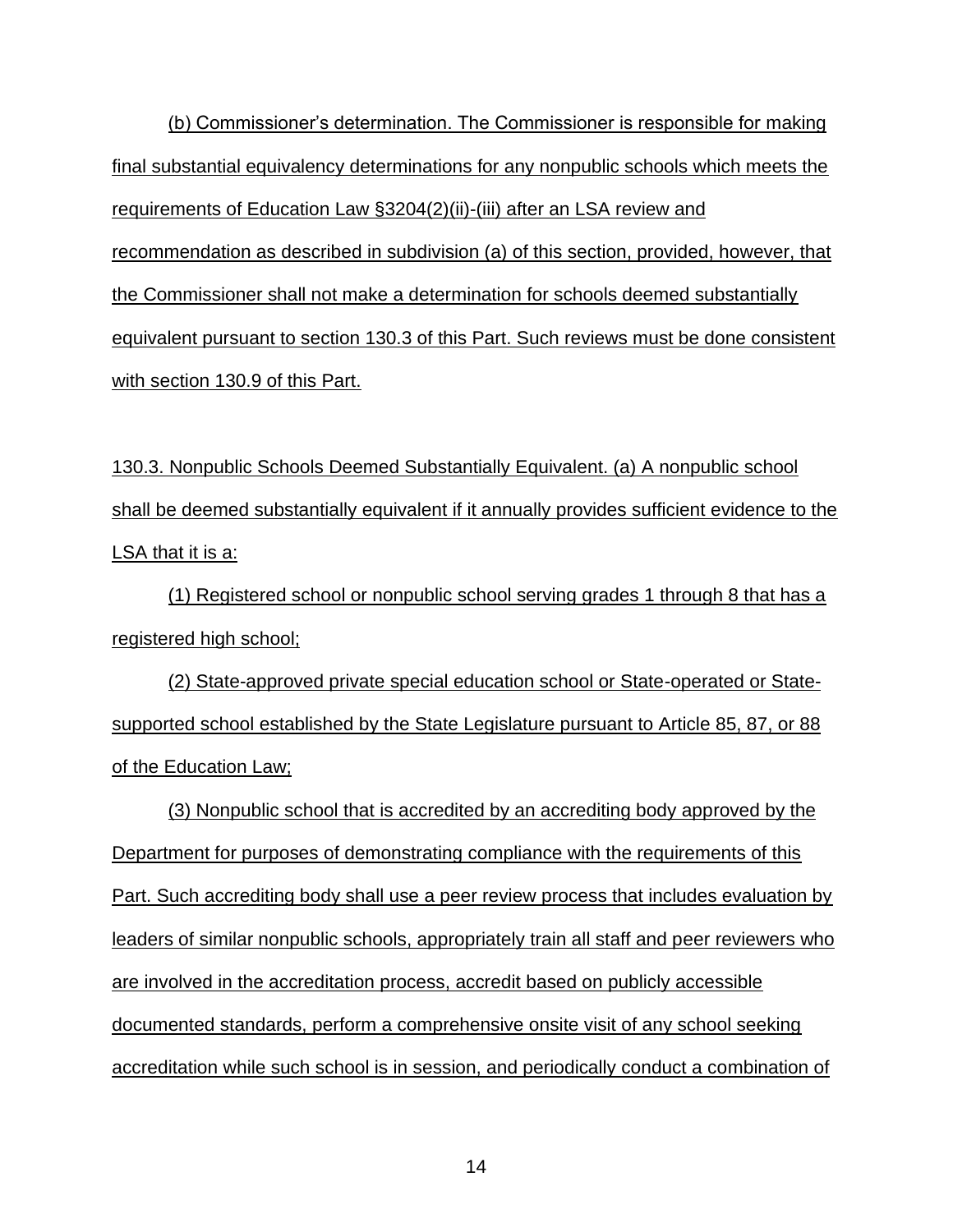interim and full accreditation reviews of the nonpublic schools which it accredits during at least a ten year period. Additionally, such accrediting body shall require nonpublic schools seeking accreditation to have curriculum that is informed by research, document individual student progress, and have mechanisms for monitoring, assessing, and providing feedback on student progress.

(4) Nonpublic school that participates in the international baccalaureate program; (5) Nonpublic school whose instruction is approved by the United States government for instruction on a military base or service academy; or

(6) Nonpublic school that uses assessments approved by the Department for purposes of demonstrating compliance with the requirements of this Part. Such assessments shall demonstrate student academic progress as they move from grade to grade, be regularly used by the nonpublic school as part of its instructional program and have a student participation rate which is equal or greater to the three-year state-wide average State assessment public school participation rate.

(b) Where an LSA deems a nonpublic school substantially equivalent pursuant to this section, the Commissioner may, at any time, request the evidence submitted to the LSA from the nonpublic school to demonstrate that it satisfies subdivision (a) of this section. The LSA must submit such evidence to the Commissioner within 10 days of such request. If, upon review of such evidence, the Commissioner determines that the nonpublic school has not submitted sufficient evidence to the LSA to demonstrate it satisfies subdivision (a) of this section, the Commissioner shall direct the LSA to conduct a review for purposes of making a substantial equivalency determination, or

15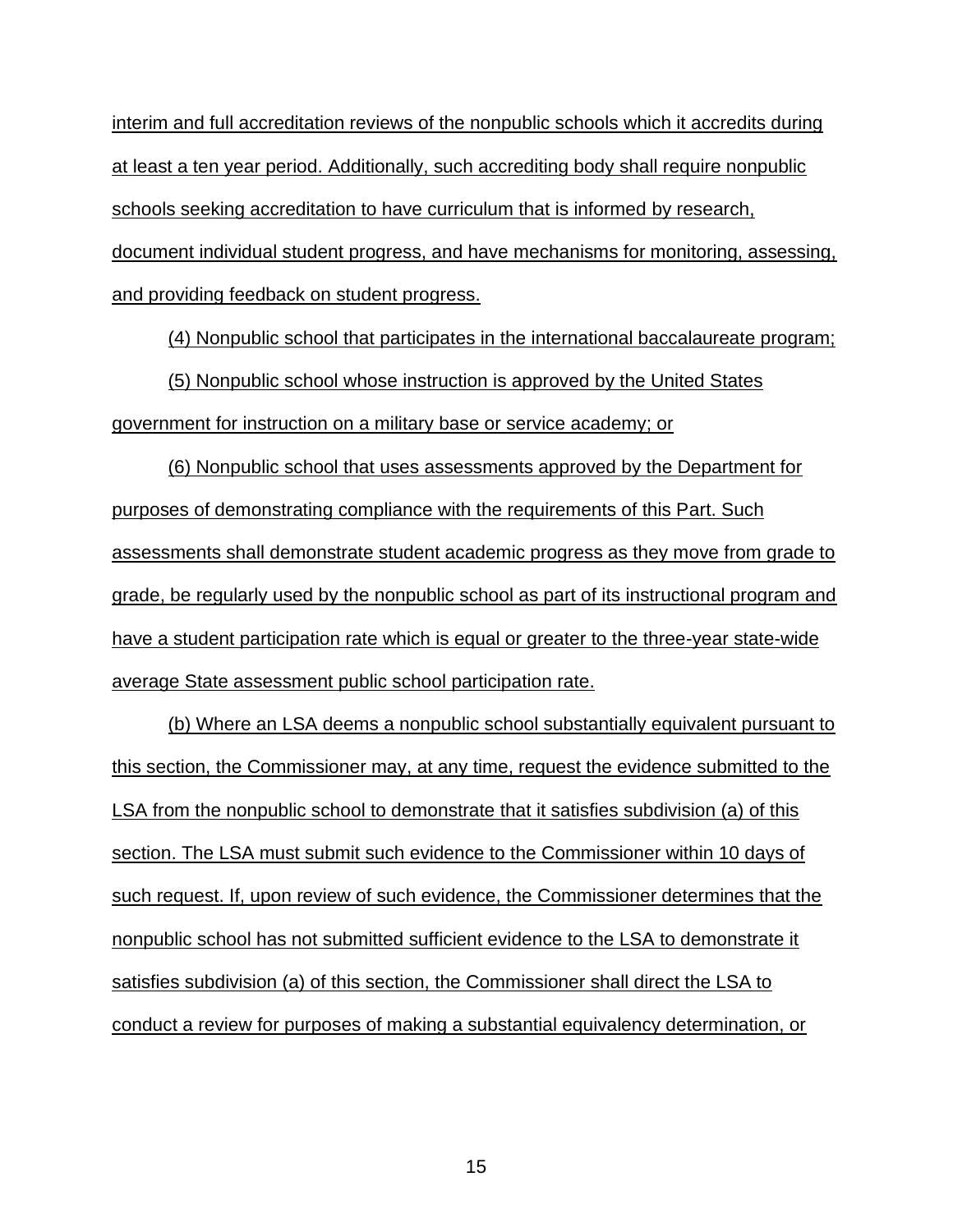recommendation for schools subject to a final determination by the Commissioner, in accordance with this Part.

§130.4 Timeframes. Substantial equivalency reviews, recommendations, and final determinations made pursuant to this Part shall be completed within the following timeframes:

(a) New nonpublic schools. A new nonpublic school shall notify the LSA of the date on which it intends to commence instruction and how it intends to provide instruction that is substantially equivalent to that of students in the public schools. Except for schools deemed substantially equivalent pursuant to section 130.3 of the Part, LSAs shall complete substantial equivalency determinations, and recommendations for schools subject to a Commissioner's determination pursuant to section 130.2(b) of this Part for all new nonpublic schools that open on or after the effective date of this Part within two years of when the nonpublic school commences instruction for students in any grades 1-12 and every seven years thereafter.

(b) Existing nonpublic schools. Except for schools deemed substantially equivalent pursuant to section 130.3 of this Part, LSAs shall make required substantial equivalency determinations, and recommendations for schools subject to a Commissioner's determination pursuant to section 130.2(b) of this Part, for all nonpublic schools in their geographic boundaries that are operating on the effective date of this Part by the end of the 2024-2025 school year and every seven years thereafter.

(c) Failure to comply. If an LSA does not make sufficient progress, as determined by the Department, toward reviewing nonpublic schools for purposes of making required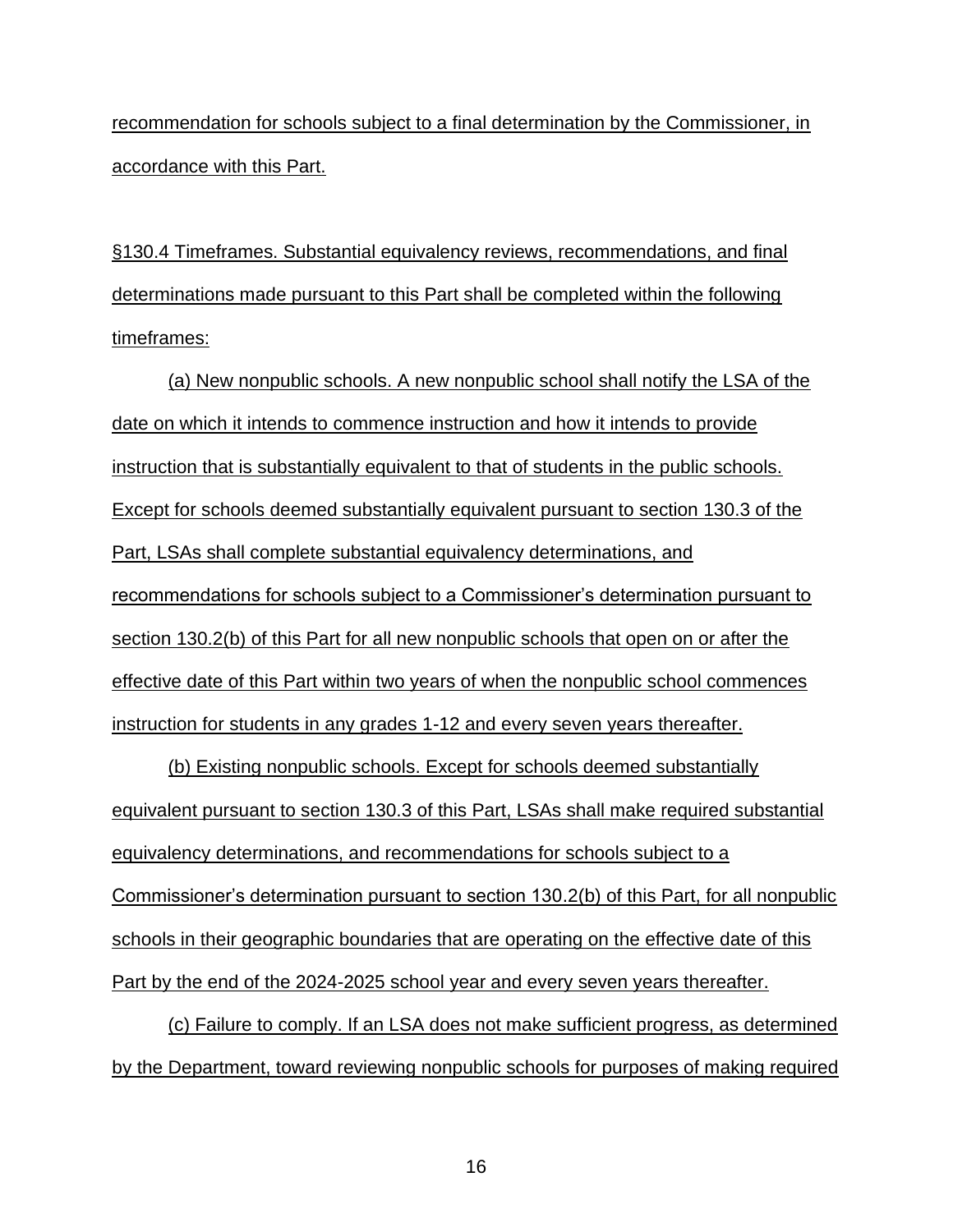substantial equivalency determinations by the end of the 2023-2024 school year and every period of review thereafter, the Commissioner may withhold public moneys from such LSA consistent with Education Law §3234.

### §130.5 Substantial Equivalency Reviews.

(a) Prior to commencing a substantial equivalency review, the LSA shall determine whether the Commissioner is responsible for making the final determination pursuant to section 130.2(b) of this Part, or whether the LSA is responsible for making such final determination pursuant to section 130.2(a) of this Part. If an LSA determines that the Commissioner is responsible for making the final determination, the LSA shall provide the Commissioner with the school's name, contact information, and evidence that the school meets the criteria for a Commissioner's determination.

(b) Except for schools deemed substantially equivalent pursuant to section 130.3 of this Part, the superintendent or his or her designee, which may include a board of cooperative educational services (BOCES), provided that such designee shall hold either a school building leader or school district leader certificate pursuant to Part 80 of this Title, shall review all nonpublic schools in the LSA's geographic boundaries, including nonpublic schools that meet the criteria for a Commissioner's determination, and, in conducting such reviews, the LSA shall use the criteria outlined in section 130.9 of this Part. For schools that meet the criteria for a final determination by the Commissioner pursuant to section 130.2(b) of this Part, the LSA must conduct the review and make a recommendation on substantial equivalency to the Commissioner

17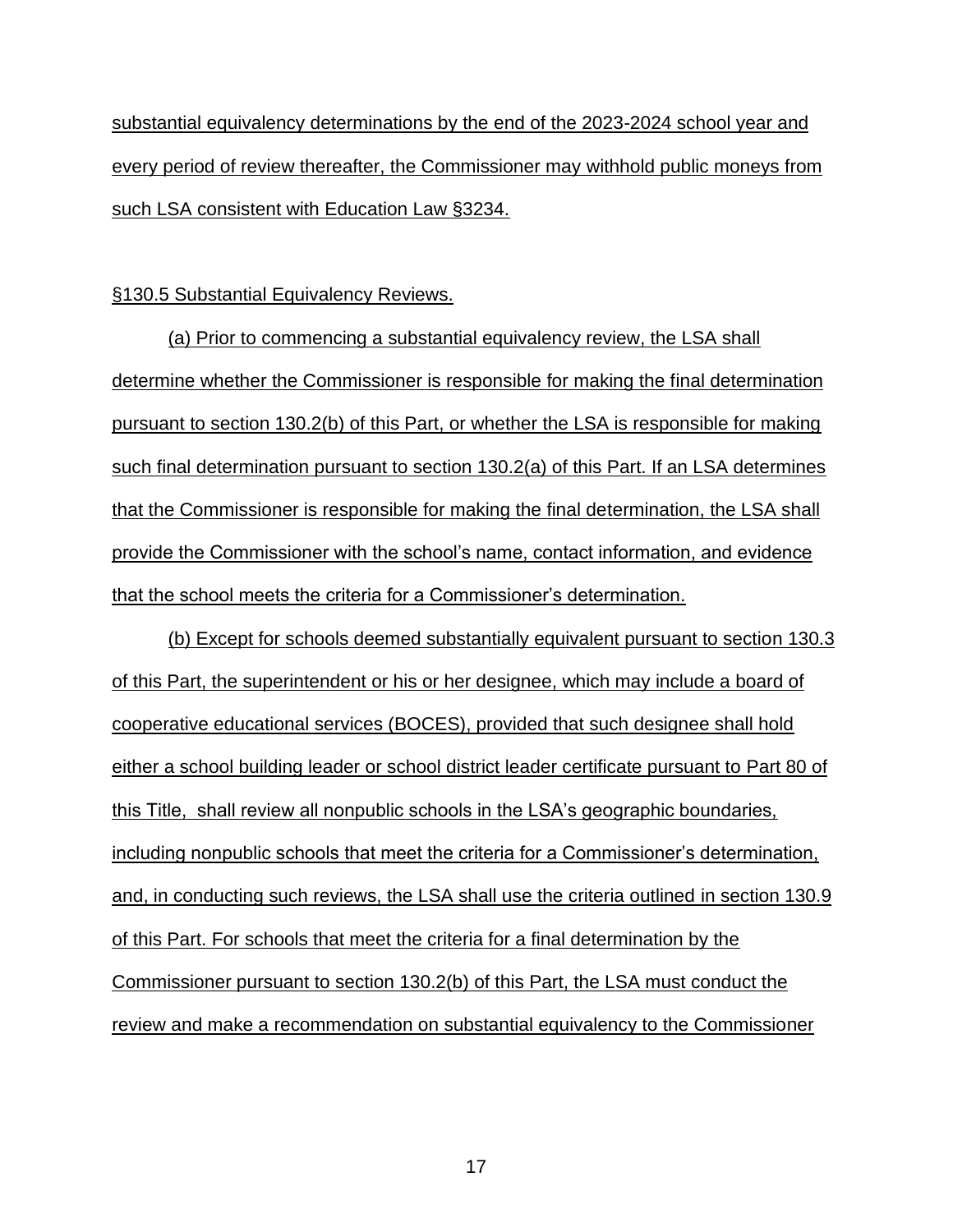for the Commissioner's final determination as set forth in section 130.8 of this Part. All reviews shall include at least one site visit to the nonpublic school by the LSA.

130.6 LSA Determinations. For nonpublic schools where the LSA is responsible for making the final determination pursuant to section 130.2(a) of this Part, following its review, the LSA shall render a substantial equivalency determination in the following manner:

(a) Preliminary determinations.

(1) If, following review, in accordance with section 130.9 of this Part, the superintendent, or his or her designee determines that the nonpublic school has not sufficiently demonstrated the substantial equivalence of instruction, the LSA shall:

(i) inform the nonpublic school's administrators of the preliminary determination and the reason(s) for such preliminary determination;

(ii) notify the Department in a form and manner prescribed by the Commissioner;

(iii) collaboratively develop, within sixty days, a timeline and plan with the nonpublic school for attaining substantial equivalency in an amount of time that is reasonable given the reasons identified in the review, provided that such timeline shall not exceed the end of the next academic year following the year in which the preliminary determination is made; and

(iv) continue services to the nonpublic school and its students during the period covered by the collaboratively developed timeline.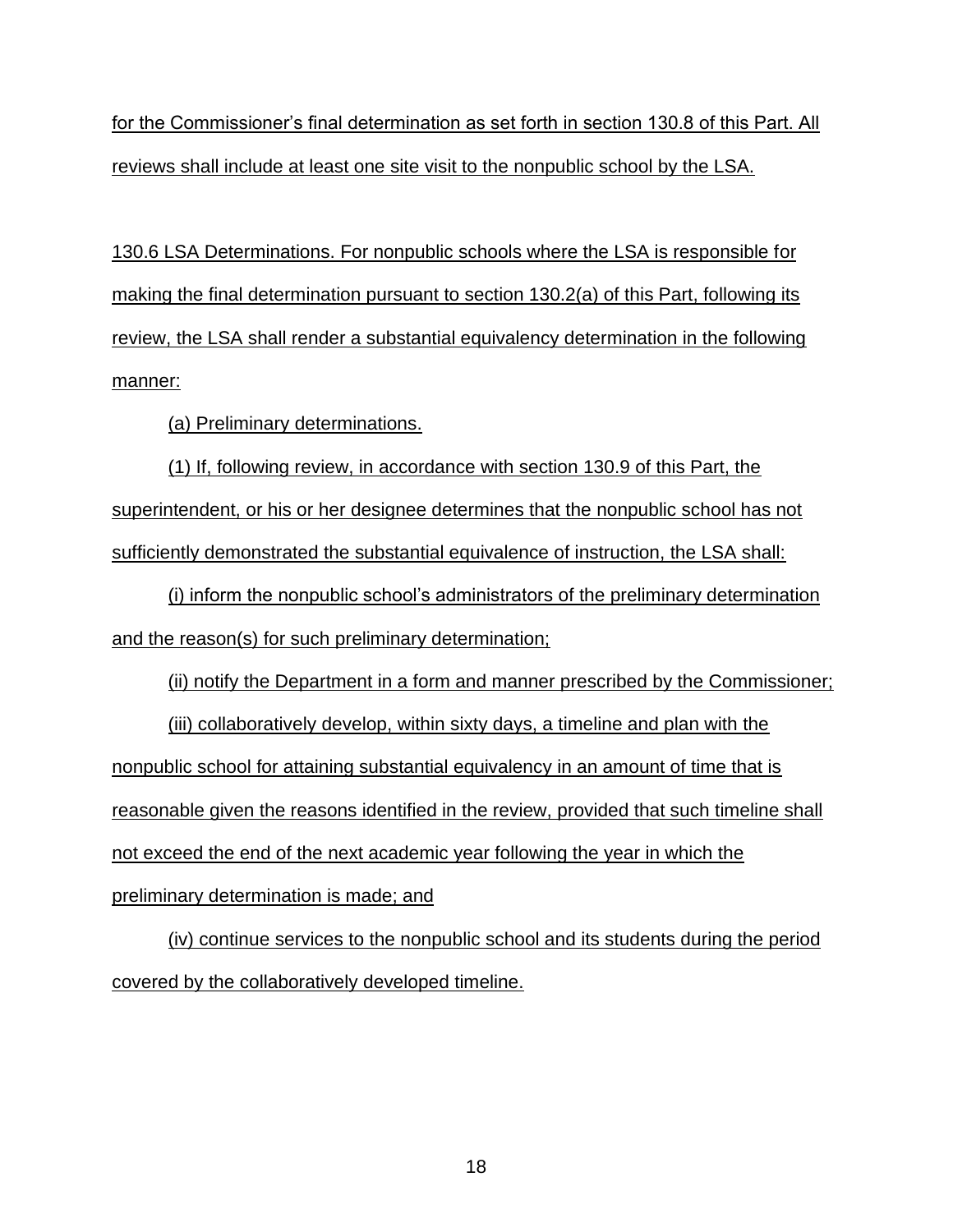(2) No later than sixty days after the end of the timeline described in paragraph (1) of this subdivision, the LSA shall render a final determination in accordance with the provisions of subdivision (b) of this section.

(b) Final determinations.

(1) Final determinations for school districts, other than the city school district of the City of New York:

(i) After review of the nonpublic school in accordance with section 130.9 of this Part and preliminary determination, the superintendent, or his or her designee, shall make a recommendation in writing to the LSA that a nonpublic school be deemed to provide at least substantially equivalent instruction (a positive substantial equivalency determination), or be deemed to not provide at least substantially equivalent instruction (negative substantial equivalency determination).

(ii) The LSA shall notify the nonpublic school administration of the date of the regularly scheduled board meeting at which the LSA will consider the matter of substantial equivalency at least 15 calendar days prior to such date.

(iii) The nonpublic school shall be provided an opportunity to present additional relevant materials and/or a written statement to the LSA prior to the LSAs' vote at such board meeting.

(iv) The LSA shall then vote on the superintendent's or his or her designee's recommendation at a regularly scheduled public board meeting and render either a positive or negative substantial equivalency determination as prescribed in subdivision (c) of this section.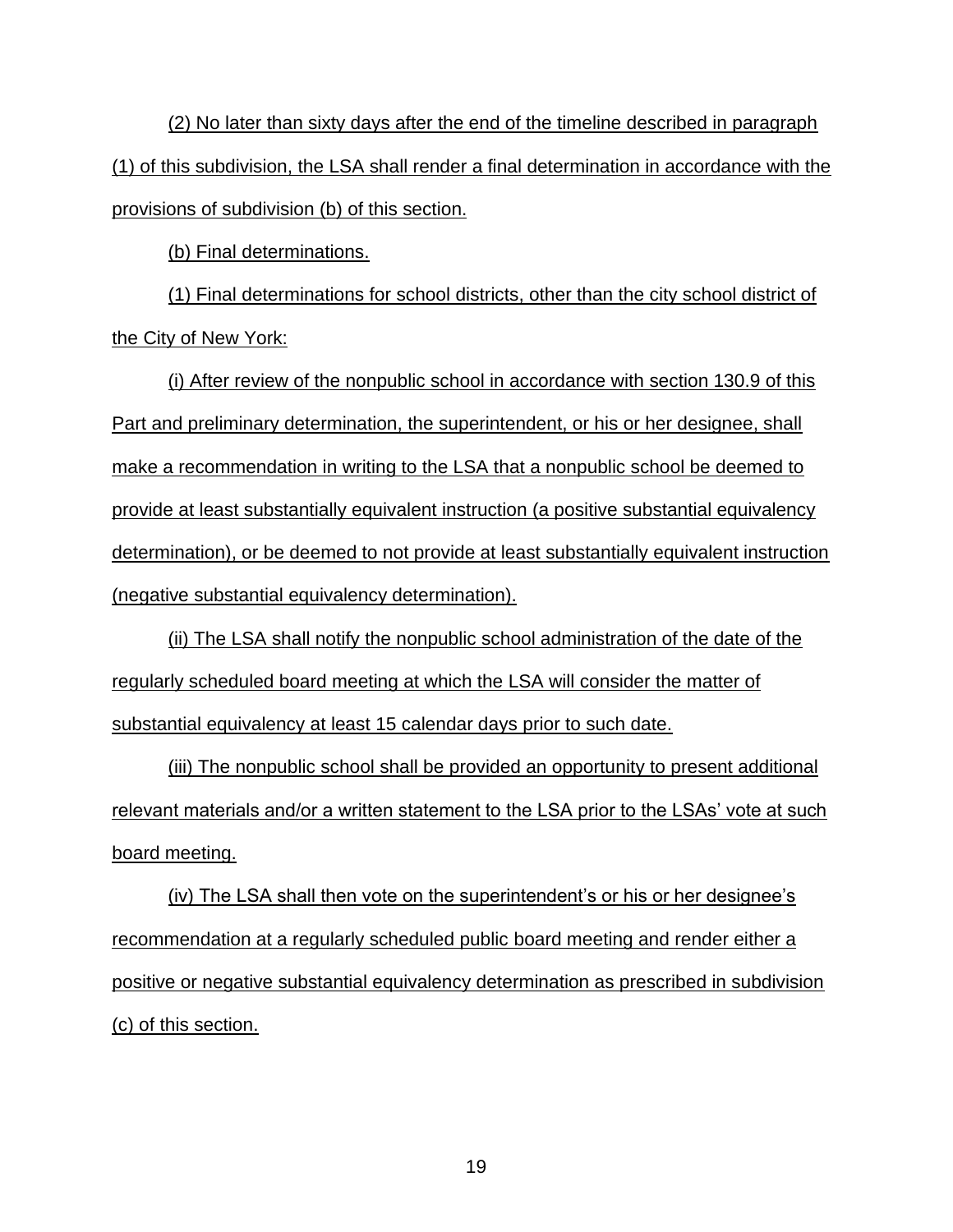(2) Final determinations for the city school district of the City of New York:

(i) After review of the nonpublic school in accordance with section 130.9 of this Part and preliminary determination, the LSA shall render either a positive or negative substantial equivalency determination.

(c) Procedure after final determination.

(1) If the LSA renders a positive substantial equivalency determination, the LSA shall provide written notification within 30 days to the nonpublic school administrator, the superintendent(s) of schools of each of the districts which have resident students enrolled in the nonpublic school, and the Department in a form and manner prescribed by the Commissioner, advising them of such determination, and the Department shall post such determination on its website. Such notification shall include a summary of the basis of the LSA's determination and the reason(s) therefore.

(2) If the LSA renders a negative substantial equivalence determination:

(i) the nonpublic school shall no longer be deemed a school which provides compulsory education fulfilling the requirements of Article 65 of the Education Law.

(ii) The LSA shall provide written notification to the nonpublic school administrator of such determination within 30 days, including the nonpublic school's right to appeal pursuant to Education Law §310 to the Commissioner and section 275.16 of this Title, and provide a letter for the nonpublic school to distribute to the parents or persons in parental relationship to students attending the nonpublic school and the superintendent(s) of schools of each district which has resident students enrolled in the nonpublic school advising them of such determination. The LSA shall provide a reasonable timeframe for parents or persons in parental relationship to enroll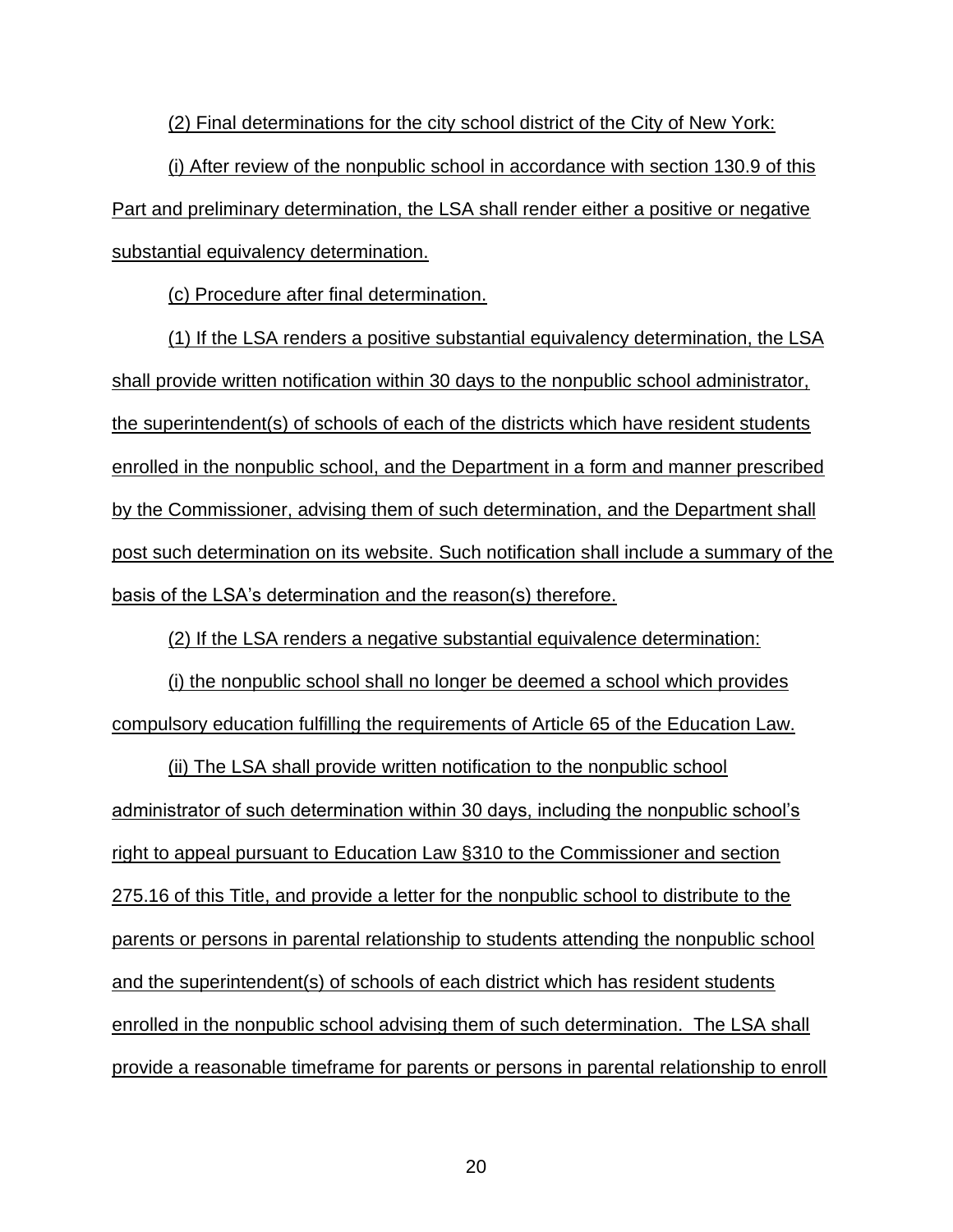their children in a different appropriate educational setting, consistent with Education Law §3204.

(iii) The LSA shall notify the Department of the negative determination, and reasons therefore, in a form and manner prescribed by the Commissioner. Such notification shall include the justification for the LSA's determination.

(iv) Legally required services to the nonpublic school and students must continue until the end of the reasonable timeframe provided to the parents and persons in parental relationship as described in subparagraph (ii) of this paragraph.

(v) Student records shall be managed consistent with section 104.2 of this Title.

(d) Such LSA determinations shall be accepted by LSAs who have resident students attending a nonpublic school that is not within their geographic boundaries, absent a subsequent substantial equivalency determination by the Commissioner pursuant to an appeal in accordance with Education Law §310 and section 130.12 of this Part or pursuant to a review in accordance with section 130.14 of this Part.

### 130.7 Reporting Requirement*.*

(a) By September 1, 2023 and each September 1 thereafter, LSAs shall file a report with the Department, in a form and manner prescribed by the Commissioner, containing a list of all nonpublic schools located within the LSA's geographical boundaries and the date of the last substantial equivalency determination made for each nonpublic school;

(b) By December 1, 2023 and each December 1 thereafter, LSAs shall file a report with the Department, in a form and manner prescribed by the Commissioner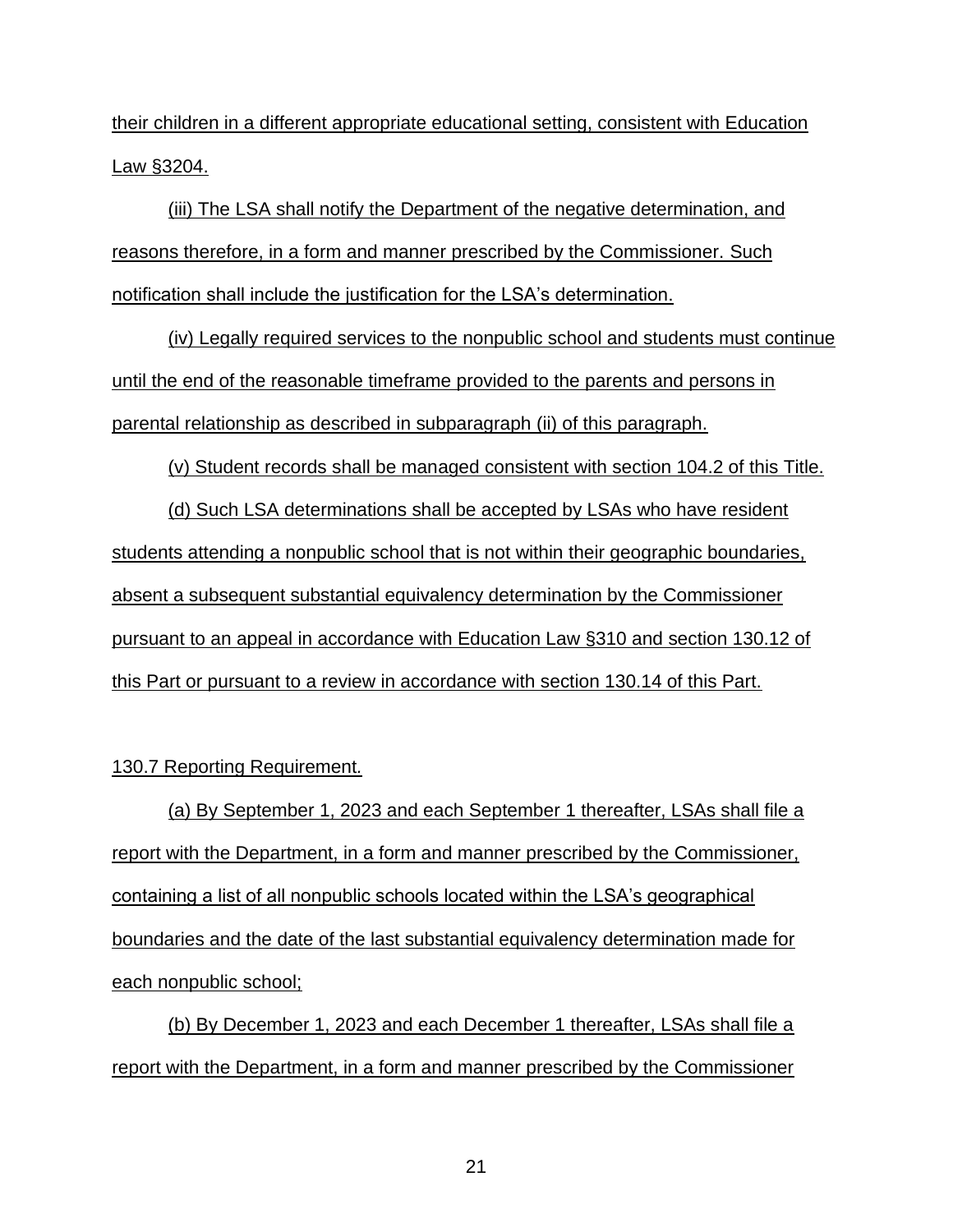containing a list of all the nonpublic schools identified in subdivision (a) of this section that:

(1) are registered schools or nonpublic schools serving grades 1 through 8 that have a registered high school, pursuant to section 130.3(a)(1) of this Part;

(2) are State-approved private special education schools and State-supported or State-operated schools, pursuant to section 130.3(a)(2) of this Part;

(3) are accredited by an approved accreditor, pursuant to section 130.3(a)(3) of this Part;

(4) participate in the international baccalaureate program, pursuant to section 130.3(a)(4) of this Part;

(5) whose instruction is approved by the United States government for instruction on a military base or service academy, pursuant to 130.3(a)(5) of this Part;

(6) use assessments, pursuant to section 130.3(a)(6) of this Part;

(7) are not identified in paragraphs (1)-(6) of this paragraph and are subject to Commissioner's review pursuant to section 130.2(b) of this Part; and

(8) are not identified in subparagraphs (1)-(6) of this paragraph for which the LSA is responsible for making the final substantial equivalency determination.

(c) By December 1, 2024 and each December 1 thereafter, LSAs must submit an

attestation that indicates whether they:

(1) have or have not yet made a final substantial equivalency determination for each nonpublic school in their geographic area that is subject to their final determination as identified in paragraph (8) of subdivision (b) of this section and the date on which such determination was made or is anticipated to be made; and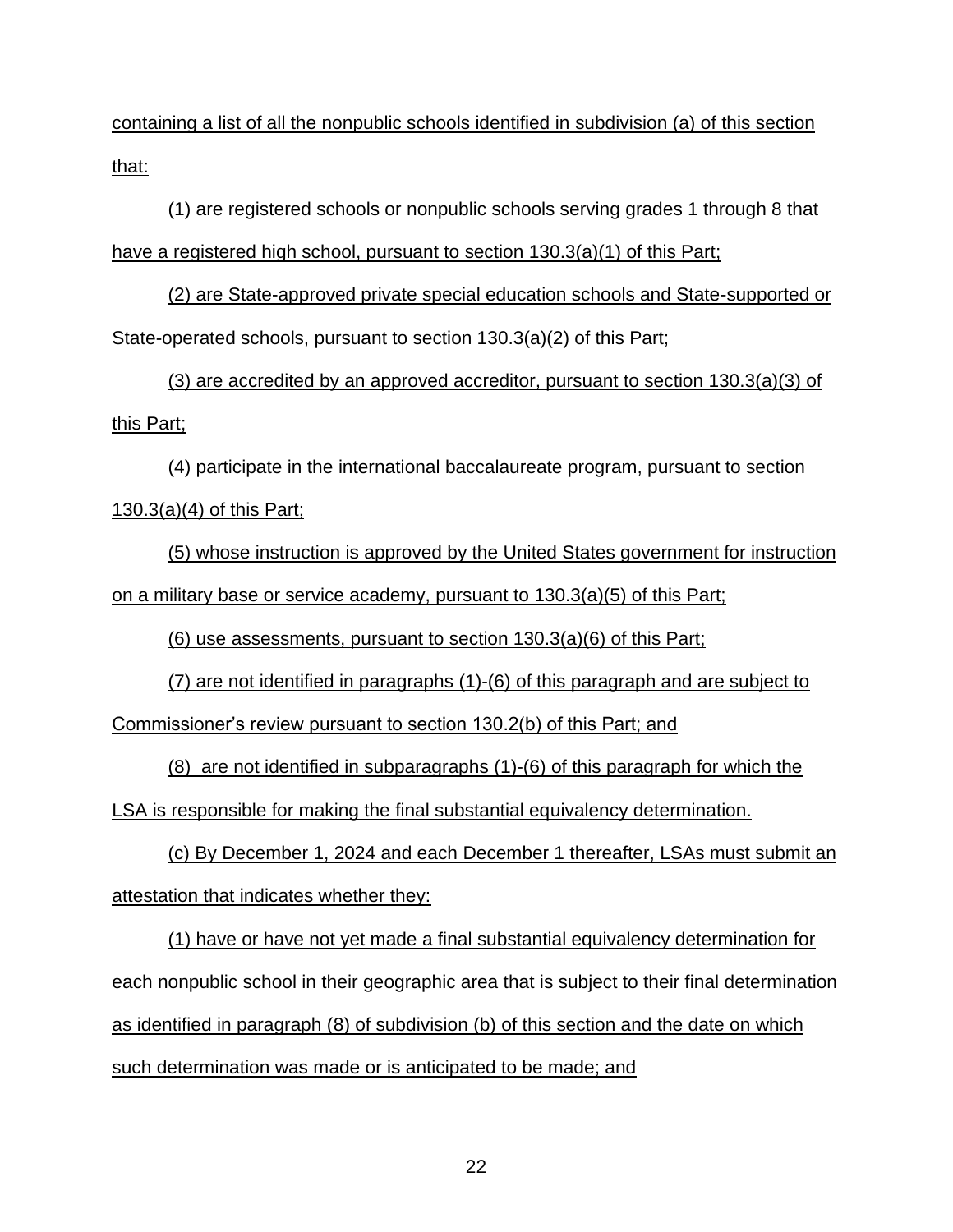(2) have or have not yet forwarded a substantial equivalency recommendation to the Commissioner for each nonpublic school in their geographic area that is subject to a final determination by the Commissioner, as identified in paragraph (7) of subdivision (b) of this section and the date on which such recommendation was made or is anticipated to be made.

### §130.8 Commissioner's Determination.

(a) For nonpublic schools for which the Commissioner is required to make the final determination pursuant to section 130.2(b) of this Part, the LSA must conduct a review in accordance with section 130.9 of this Part and forward its substantial equivalency recommendation and all relevant documentation to support its recommendation to the Commissioner for review.

(b) The Commissioner shall provide the nonpublic school with an opportunity to present additional relevant materials and/or a written statement to the Commissioner prior to rendering a final determination.

(c) If, based on the LSA recommendation and the documentation submitted, the Commissioner determines that the nonpublic school is providing substantially equivalent instruction, the Commissioner shall, within 30 days, send written notification to the nonpublic school and provide a letter for the nonpublic school to distribute notifying the parents or persons in a parental relationship to the students who attend the nonpublic school and the superintendent(s) of schools of each of the districts which have resident students enrolled in the nonpublic school. The Department shall post such determination on its website.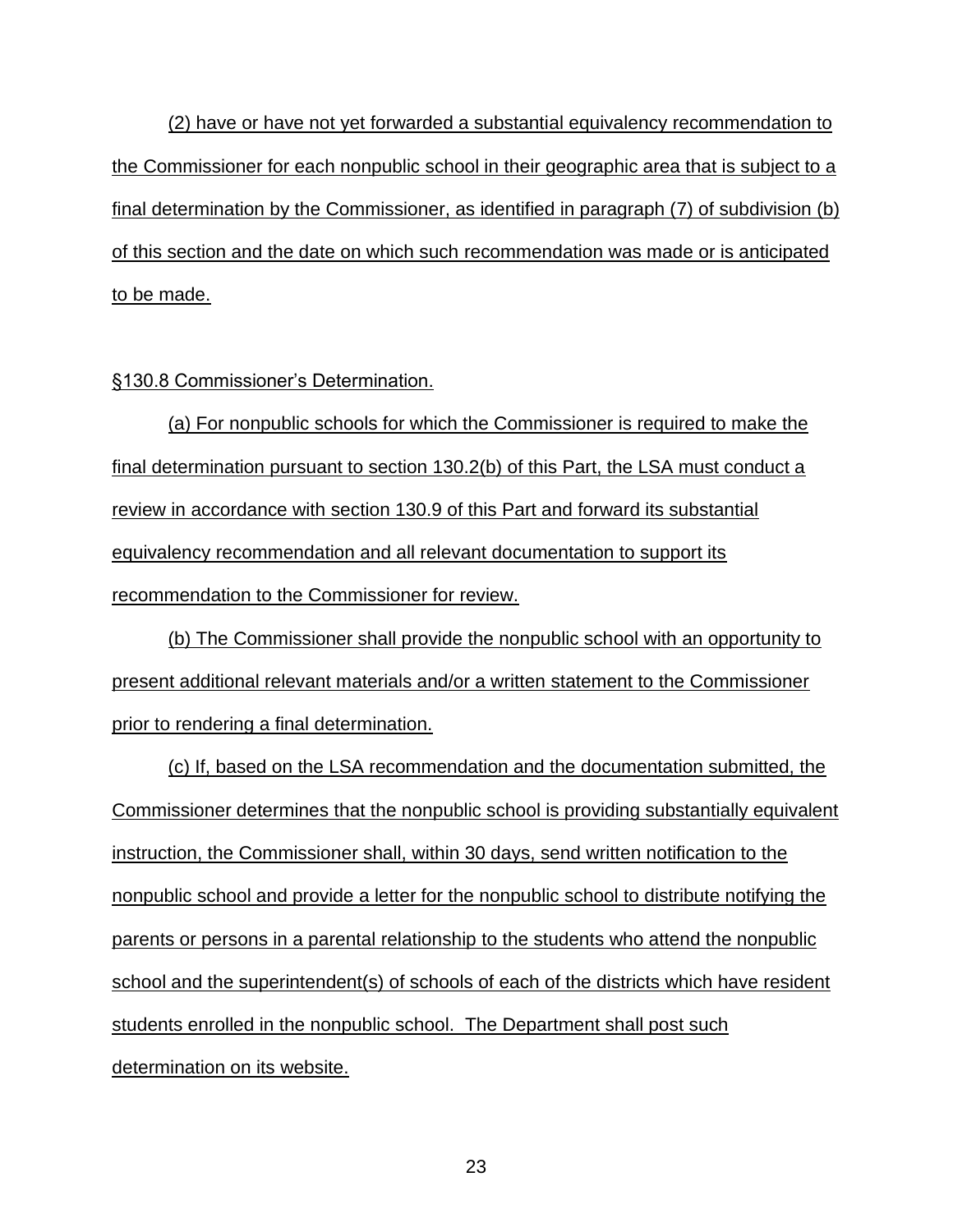(d) If, based on the LSA recommendation and the documentation submitted, the Commissioner determines that the nonpublic school has not sufficiently demonstrated compliance with this Part, then:

(1) the Commissioner shall inform the nonpublic school and the LSA of such determination and the reason for such determination;

(2) the Commissioner shall direct the LSA to collaboratively develop, within sixty days, a timeline and plan with the nonpublic school for attaining substantial equivalency in an amount of time that is reasonable given the reasons identified in the review, provided that such timeline shall not exceed the end of the next academic year following the year in which the preliminary determination is made.

(3) the LSA must continue services to the nonpublic school and its students all services during the timeline described in paragraph (2);

(4) if, after the timeline described in paragraph (2) of this subdivision:

(i) the nonpublic school has demonstrated compliance with this Part the LSA shall make a recommendation to the Commissioner for a positive substantial equivalency determination and provide supporting documentation to the Commissioner for review;

(ii) the nonpublic school has not demonstrated compliance with this Part, the LSA shall notify the Commissioner and provide supporting documentation to the Commissioner for review;

(5) the nonpublic school may present additional relevant materials and/or a written statement to the Commissioner, prior to the Commissioner's rendering of a determination pursuant to paragraphs (6) and (7) of this subdivision.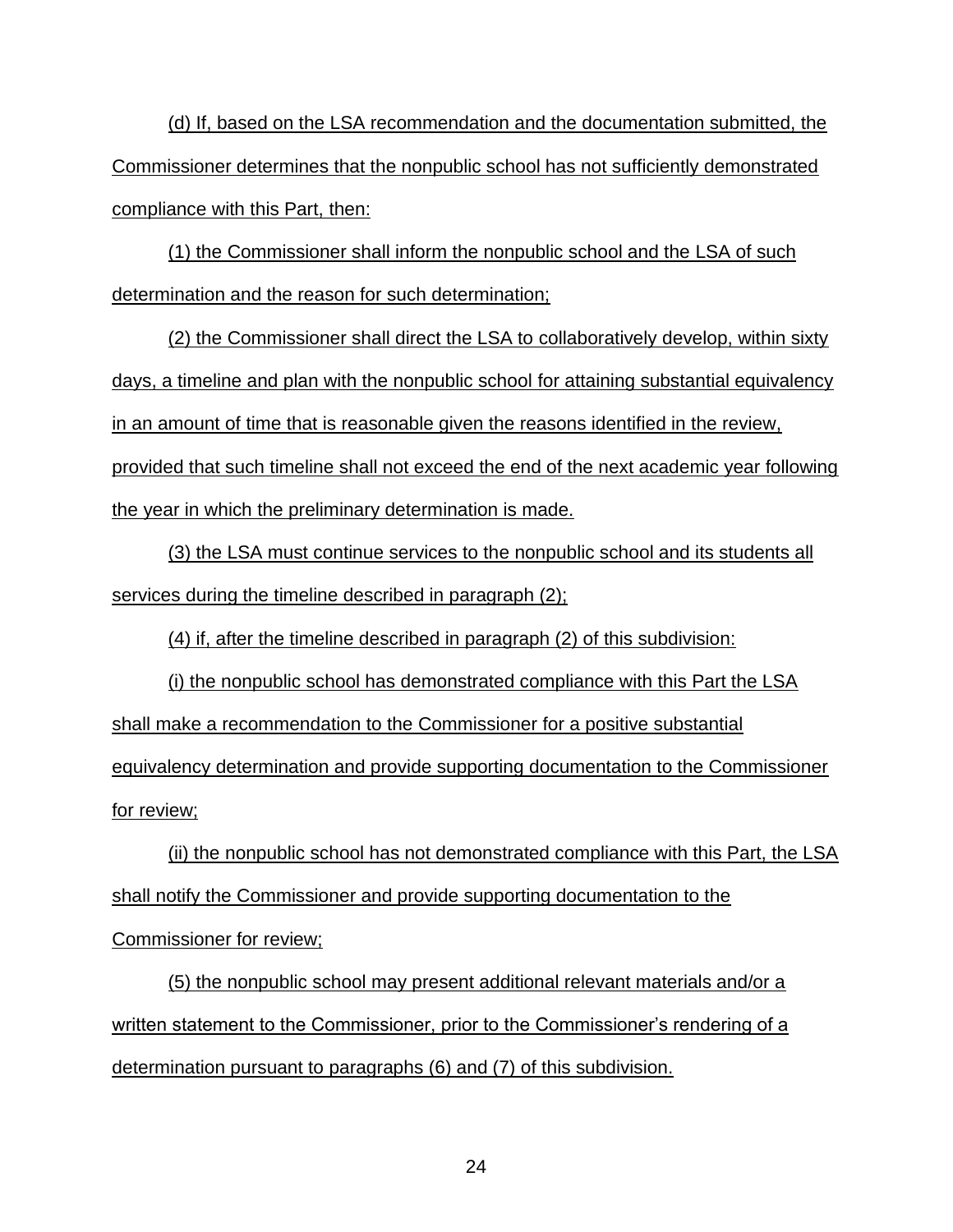(6) if the Commissioner makes a positive substantial equivalency determination based on the process described above, the Commissioner will follow the procedures outlined in subdivision (c) of this section;

(7) if the Commissioner makes a determination that the school does not provide substantially equivalent instruction, then:

(i) the nonpublic school shall no longer be deemed a school which provides compulsory education fulfilling the requirements of Article 65 of the Education Law.

(ii) the Commissioner shall provide a letter to the nonpublic school administrator of such determination within 30 days, including the nonpublic school's right to appeal to the Commissioner pursuant to Education Law §310 and section 275.16 of this Title, and provide a letter for the nonpublic school to distribute to the parents or persons in parental relationship to students attending the nonpublic school and the superintendent(s) of schools of each district which has resident students enrolled in the school advising them of such determination. The Commissioner shall provide a reasonable timeframe for parents or persons in parental relationship to identify and enroll their children in a different, appropriate educational setting, consistent with Education Law §3204;

(iii) legally required services to the nonpublic school and students must continue during the reasonable timeframe provided to the parents and persons in parental relationship as described in subparagraph (ii) of this paragraph; and

(iv) student records shall be managed consistent with section 104.2 of this Title.

25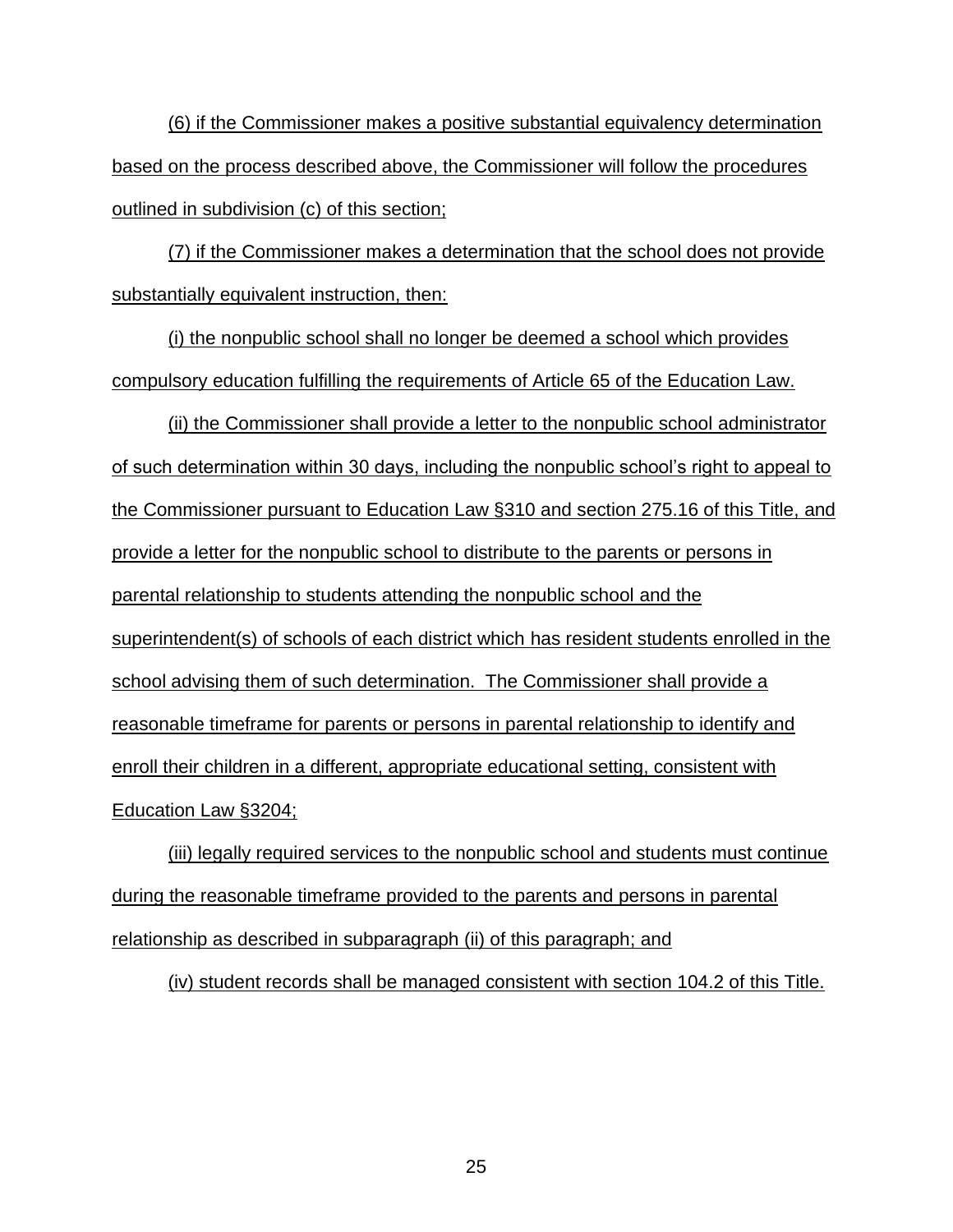§130.9 Criteria for Substantial Equivalency Reviews. When reviewing a nonpublic school for substantial equivalency, other than schools deemed substantially equivalent pursuant to section 130.3 of this Part, the following must be considered:

(a) whether instruction is given only by a competent teacher or teachers as required by Education Law §3204(2)(i);

(b) whether English is the language of instruction for common branch subjects as required by Education Law §3204;

(c) whether students who have limited English proficiency have been provided with instructional programs enabling them to make progress toward English language proficiency;

(d) accreditation materials from the last five years;

(e) whether the instructional program in the nonpublic school as a whole incorporates instruction in mathematics, science, English language arts, and social studies that is substantially equivalent to such instruction required to be provided in public schools pursuant to Education Law §3204(3);

(f) whether the nonpublic school meets the following other statutory and regulatory instructional requirements:

(1) instruction in patriotism and citizenship pursuant to Education Law §801(1) and section 100.2(c)(1) of this Title;

(2) instruction in the history, meaning, significance and effect of the provisions of the Constitution of the United States and the amendments thereto, the Declaration of Independence, the Constitution of the State of New York and the amendments thereto, pursuant to Education Law §801(2) and section 100.2(c)(3) of this Title;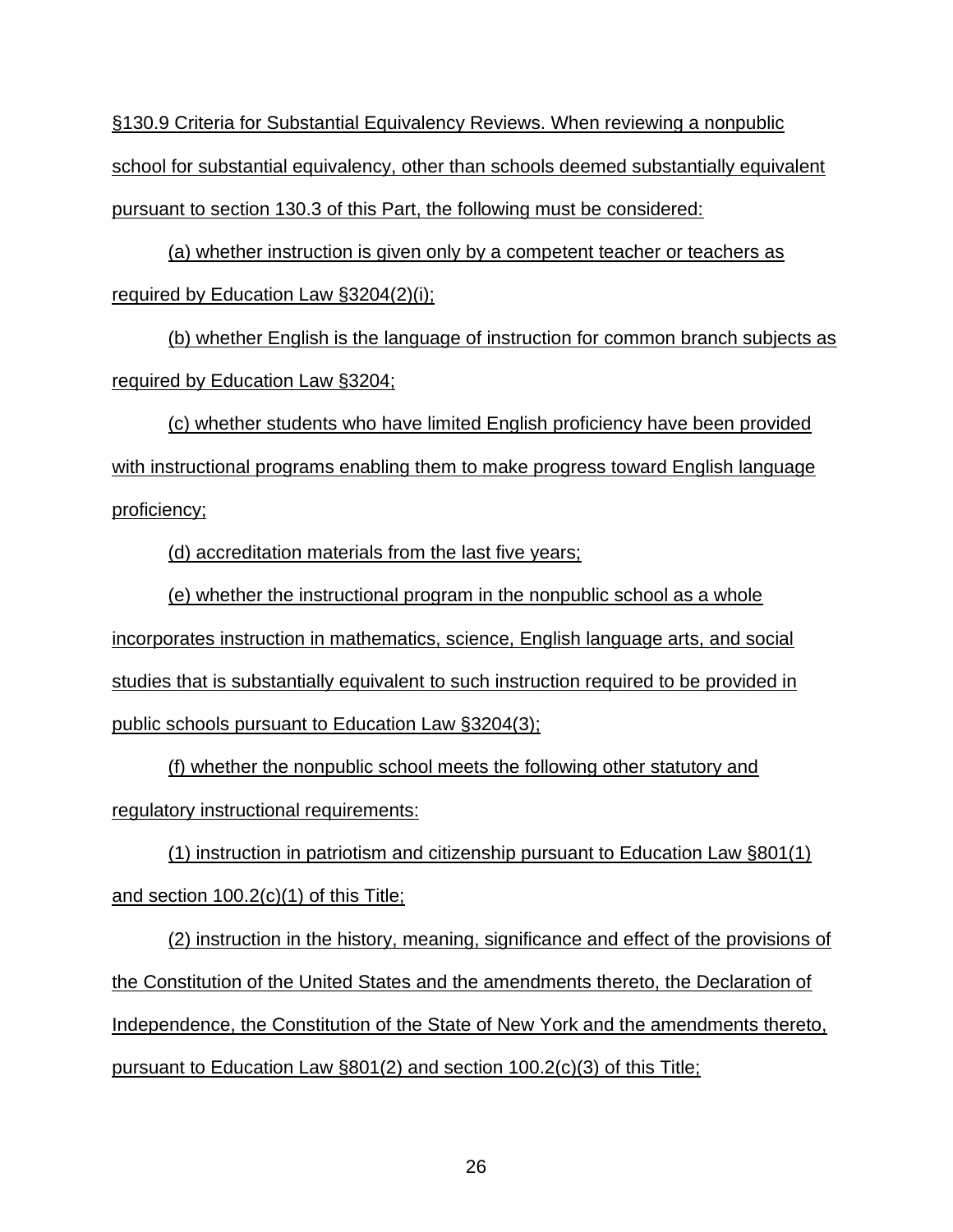(3) instruction in New York State history and civics pursuant to Education Law §3204(3) and section 100.2(c)(7) of this Title;

(4) instruction in physical education and kindred subjects pursuant to Education Law §803(4) and section 135.4(b) of this Title and instruction in health education regarding alcohol, drugs, and tobacco abuse pursuant to Education Law §804 and section 100.2(c)(4) of this Title. Pursuant to Education Law §3204(5), a student may, consistent with the requirements of public education and public health, be excused from such study of health and hygiene as conflicts with the religion of the students' parents or guardian; provided that such conflict must be certified by a proper representative of their religion as defined in Religious Corporations Law §2;

(5) instruction in highway safety and traffic regulation, pursuant to Education Law  $§806$  and section 100.2(c)(5) of this Title;

(6) instruction in fire drills and in fire and arson prevention, injury prevention and life safety education, pursuant to Education Law §§807 and 808, and section 100.2(c)(6) of this Title; and

(7) instruction in hands-only cardiopulmonary resuscitation and the use of an automated external defibrillator pursuant to Education Law §305(52) and section 100.2(c)(11) of this Title; and

(g) For nonpublic schools meeting the criteria in Education Law §3204(2)(ii)-(iii), the criteria enumerated in such statute for such schools.

130.10 Conduct of Reviews. Substantial equivalency reviews conducted pursuant to this Part shall be conducted in the following manner: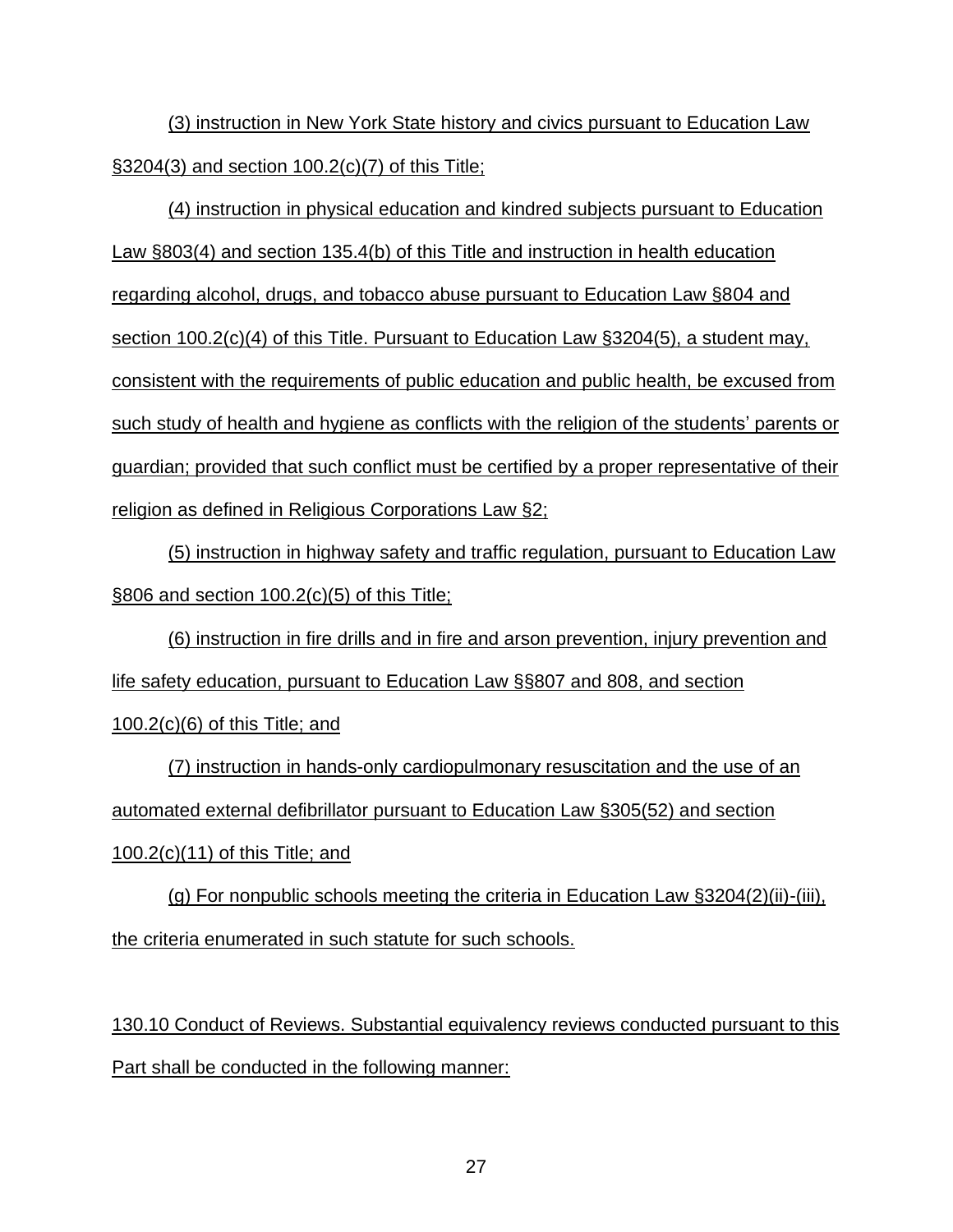(a) Reviews shall be conducted in a manner that is respectful to the diversity of the nonpublic school community. Nonpublic schools being reviewed shall be cognizant and respectful of the responsibilities of the LSA, and their designee(s), to conduct reviews and ensure that nonpublic school students receive substantially equivalent instruction.

(b) Reviews shall be based on objective criteria focused on whether students in the nonpublic school receive instruction that is at least substantially equivalent to instruction provided in public schools. This shall include a focus on opportunities offered to nonpublic school students to acquire core skills and make academic progress. Instructional programs in nonpublic schools need not demonstrate perfect congruence between public and nonpublic school instruction.

(c) Reviews shall be cognizant of the rights of parents or persons in a parental relationship to choose among religious and independent schools that offer instruction that is at least substantially equivalent to instruction provided in public schools for their children.

(d) Reviews shall be informed by, and respectful of, the cultural and religious beliefs and educational philosophy that may drive the curriculum in nonpublic schools and be integrated with academic content in the delivery of instruction.

### 130.11 Complaints*.*

(a) The Commissioner, or his or her designee, may direct an LSA to investigate a nonpublic school if the Commissioner receives a complaint regarding the substantial equivalency of instruction at such nonpublic school, or if the Commissioner otherwise

28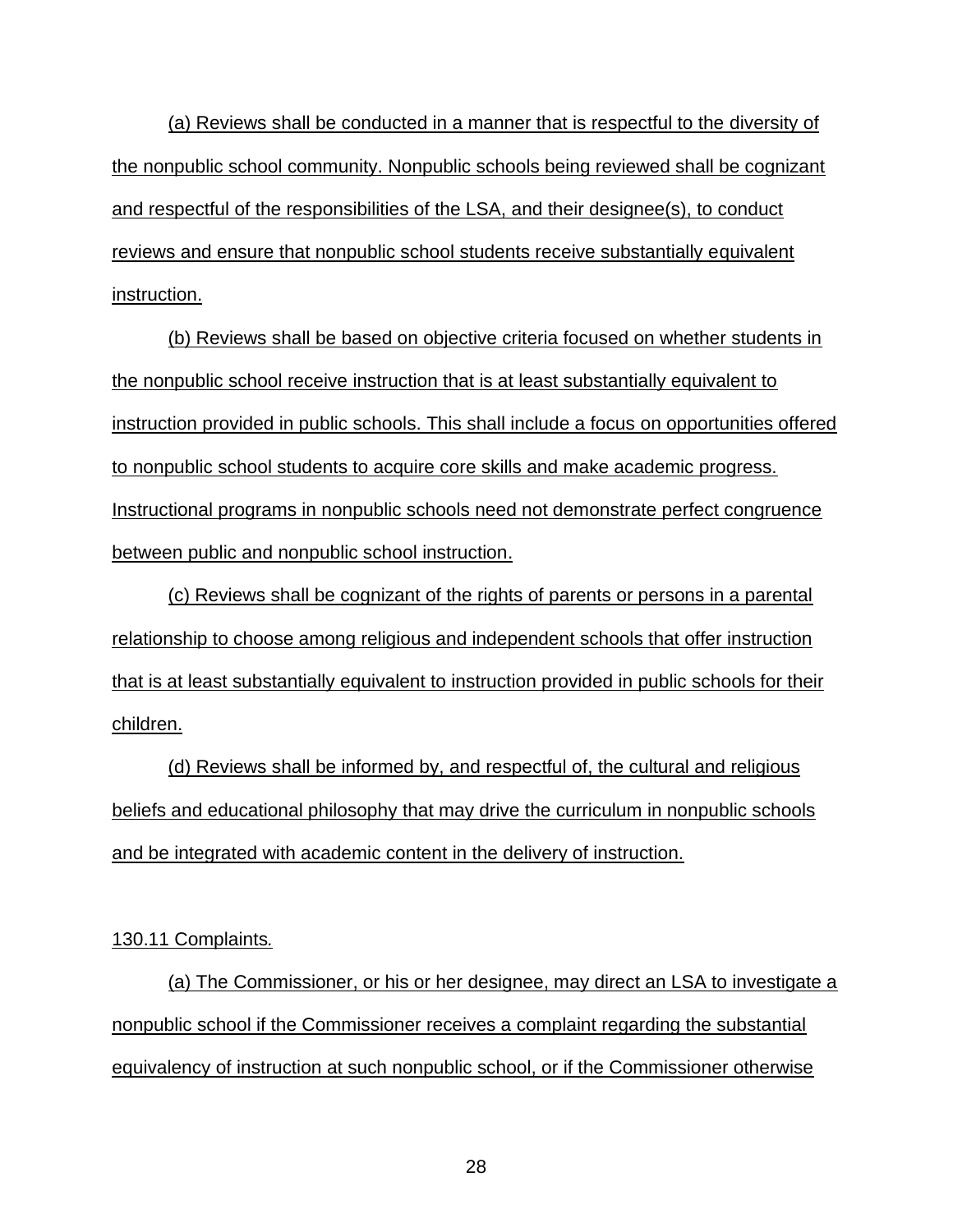has concern regarding the substantial equivalency of instruction at a nonpublic school, regardless of whether a complaint has been submitted.

(b) If so directed, the LSA shall investigate such complaint and make a positive or negative substantial equivalency determination, or recommendation for schools subject to a final determination by the Commissioner, consistent with this Part.

(c) If an LSA does not investigate and make a determination on such complaint, the Commissioner may withhold public moneys from such LSA consistent with Education Law §3234 and section 130.14(b) of this Part.

130.12 Appeal to the Commissioner. Persons considering themselves aggrieved by an LSA's substantial equivalency determination may file an appeal to the Commissioner within 30 days of the LSA's decision pursuant to Education Law §310 and section 275.16 of this Title, and the Commissioner may, in his or her discretion, stay such determination pending a final determination on such appeal pursuant to Education Law §311 and section 276.1 of this Title.

130.13 Records Request and Review.

(a) Records request.

(1) With respect to nonpublic schools where the LSA is responsible for making the final determination pursuant to section 130.2(a) of this Part, the Commissioner may request records and/or documentation the LSA used to make its final determination on substantial equivalency of instruction. The LSA shall provide such records and/or documentation to the Commissioner within 10 days of the request.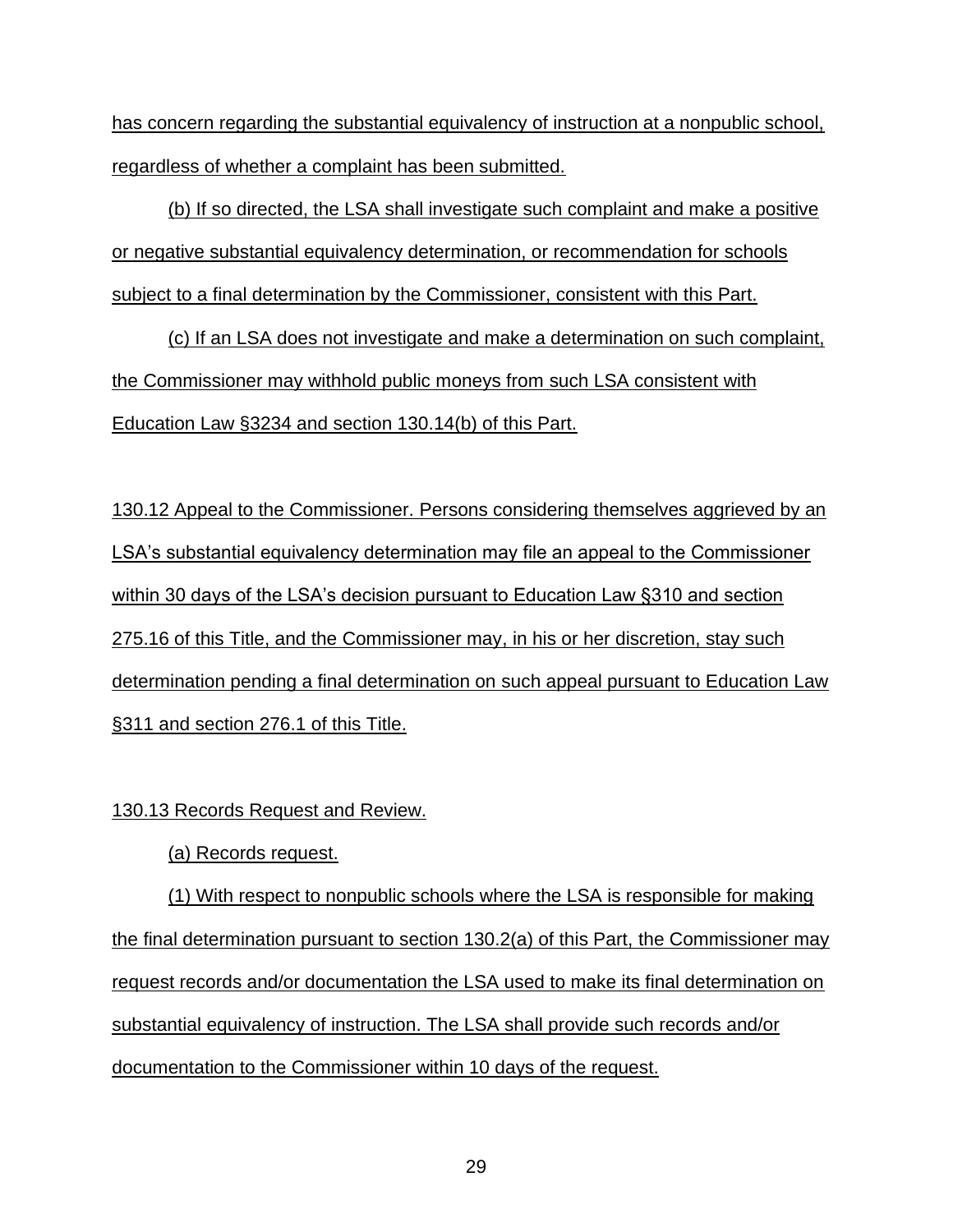(2) With respect to any nonpublic school against which a penalty pursuant to §130.14(c) of this Part is being considered, the Commissioner may request that the LSA provide records and/or documentation that a nonpublic school has intentionally prohibited an LSA from conducting a review, and records and/or documentation of the LSA's good faith efforts to review such nonpublic school, for purposes of making a substantial equivalency determination, or recommendation for schools subject to a final determination by the Commissioner, in accordance with the provisions of this Part. The LSA shall provide such records and/or documentation to the Commissioner within 10 days of the request.

(b) Review.

(1) If the Commissioner's review of such records and/or documentation gives rise to a substantial question as to whether the LSA's positive or negative substantial equivalency determination is or is not supported, or whether a penalty under §130.14(c) of this Part is warranted, the Commissioner may initiate review of whether the procedures in this Part were followed, whether the criteria in section 130.9 of this Part have or have not been satisfied, or whether a penalty against such non-public school pursuant to section 130.14(c) of this Part is warranted.

(2) Such review shall be commenced by service of a notice of intent to review on the LSA and nonpublic school administrator, by certified mail, return receipt requested, advising them of the issues under consideration. The LSA and nonpublic school administrator may file a written response with the Commissioner, within 30 days of being served with such notice, with proof of service by regular mail on the other party.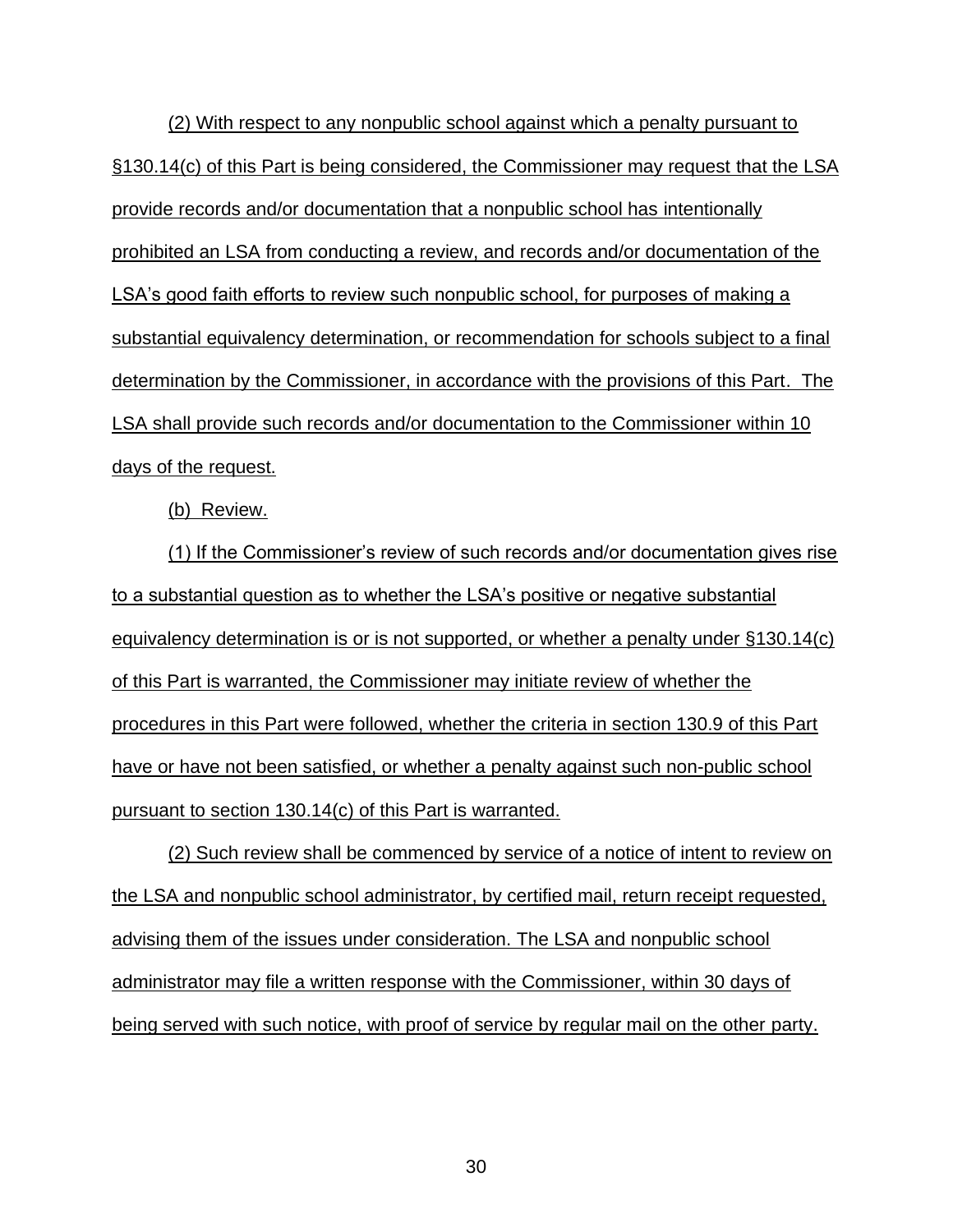(3) The Commissioner may, in his or her discretion, issue a stay of an LSA determination pending a final decision; permit or require the service and filing of affidavits, exhibits and other supporting papers consistent with section 276.5 of this Title; and/or take into consideration any official records or reports on file in the Department consistent with section 276.6 of this Title.

(4) The Commissioner shall render a written decision on the issues under review and follow the notification procedures set forth in section 130.8(c) or (d) of this Part, as applicable.

#### §130.14 Penalties and Enforcement.

(a) Any violation of the compulsory education requirements contained in Article 65 of the Education Law is subject to the penalties prescribed in Education Law §3233.

(b) Pursuant to Education Law §3234, the Commissioner may withhold one-half of all public school moneys from any city or district, which, in the Commissioner's judgment, willfully omits and refuses to enforce the provisions of the compulsory education requirements contained in Article 65 of the Education Law, in accordance with such section.

(c) If, after review as prescribed in section 130.13(b) of this Part, the Commissioner determines that a nonpublic school has intentionally prohibited an LSA from conducting a review for purposes of making a substantial equivalency determination, or recommendation for schools subject to a final determination by the Commissioner, in accordance with the provisions of this Part, the Commissioner may

31